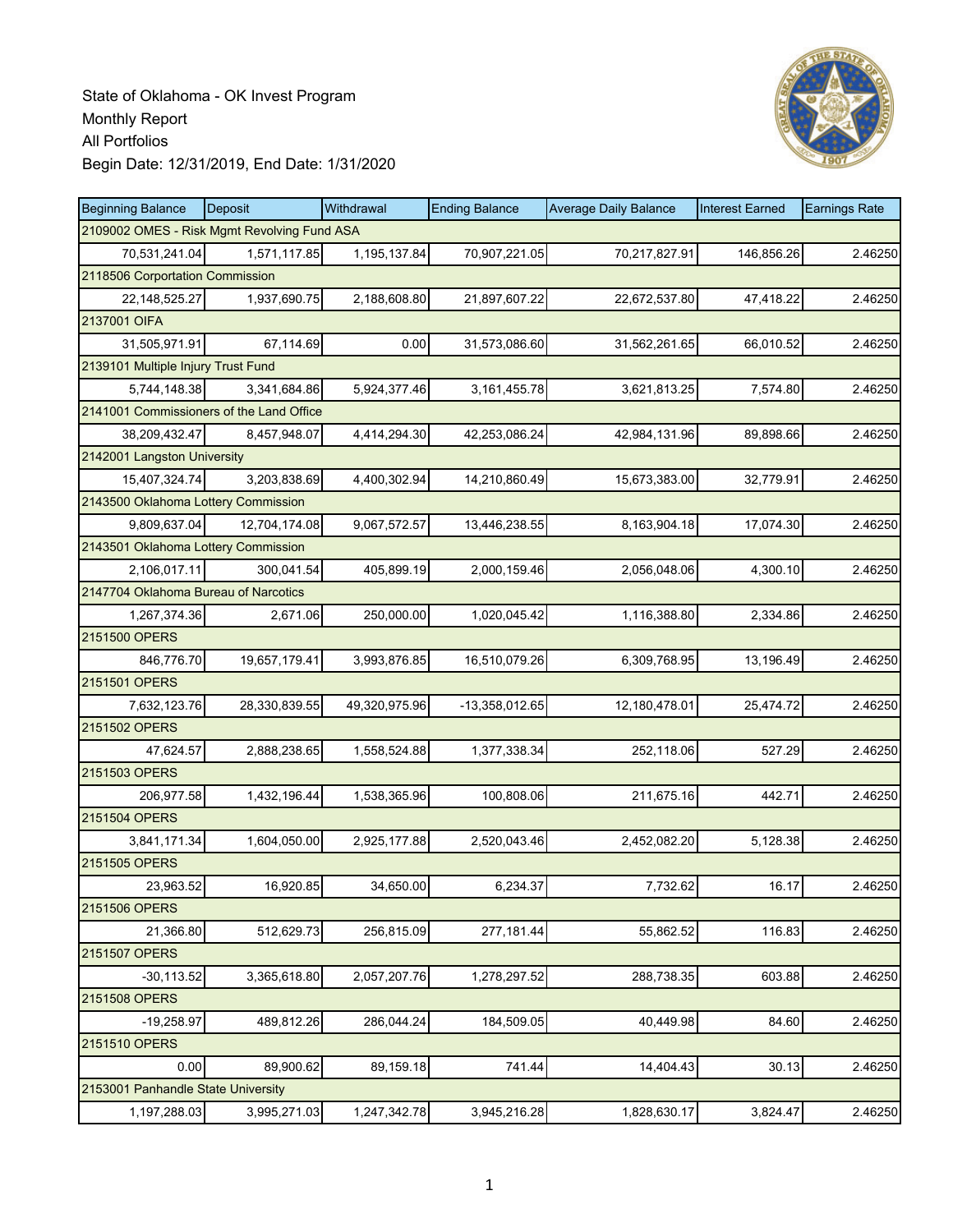| <b>Beginning Balance</b>                  | Deposit        | Withdrawal     | <b>Ending Balance</b> | <b>Average Daily Balance</b> | <b>Interest Earned</b> | <b>Earnings Rate</b> |
|-------------------------------------------|----------------|----------------|-----------------------|------------------------------|------------------------|----------------------|
| 2155701 OK Police Pension                 |                |                |                       |                              |                        |                      |
| 23,008,377.38                             | 30,318,388.17  | 12,069,742.60  | 41,257,022.95         | 36,080,823.99                | 75,460.82              | 2.46250              |
| 2169502 Tax Commission                    |                |                |                       |                              |                        |                      |
| 405,192,817.14                            | 408,522,652.86 | 404,536,675.77 | 409,178,794.23        | 219,180,878.62               | 458,403.30             | 2.46250              |
| 2169520 Tax Commission                    |                |                |                       |                              |                        |                      |
| 307,713.91                                | 5,120,461.62   | 5,374,188.81   | 53,986.72             | 3,724,977.41                 | 7,790.56               | 2.46250              |
| 2169521 Tax Commission                    |                |                |                       |                              |                        |                      |
| 60,721,188.07                             | 82,815,106.45  | 60,742,291.66  | 82,794,002.86         | 41,808,768.06                | 87,440.46              | 2.46250              |
| 2174007 State Treasurer                   |                |                |                       |                              |                        |                      |
| 976,634.40                                | 162,967.39     | 0.00           | 1,139,601.79          | 1,113,316.73                 | 2,328.43               | 2.46250              |
| 2183006 DHS - CSED                        |                |                |                       |                              |                        |                      |
| 8,622,308.43                              | 9,656,811.98   | 8,663,621.48   | 9,615,498.93          | 7,931,743.11                 | 16,588.75              | 2.46250              |
| 7200039 Oklahoma Boll Weevil Eradication  |                |                |                       |                              |                        |                      |
| 2,709,635.32                              | 40,629.19      | 25,299.16      | 2,724,965.35          | 2,711,694.88                 | 5,671.34               | 2.46250              |
| 7200320 Department of Wildlife            |                |                |                       |                              |                        |                      |
| 3,845,641.80                              | 4,447,356.61   | 5,125,481.75   | 3,167,516.66          | 4,371,241.48                 | 9,142.18               | 2.46250              |
| 7200359 OERB                              |                |                |                       |                              |                        |                      |
| 16,478,117.39                             | 1,223,073.99   | 1,368,950.88   | 16,332,240.50         | 16,988,036.97                | 35,529.43              | 2.46250              |
| 7200370 OIFA                              |                |                |                       |                              |                        |                      |
| 718,859.77                                | 180,354.16     | 109,898.75     | 789,315.18            | 765,984.80                   | 1,602.01               | 2.46250              |
| 7200391 Multiple Injury Trust Fund        |                |                |                       |                              |                        |                      |
| 128,326.73                                | 200,409.45     | 201,765.39     | 126,970.79            | 220,550.61                   | 461.27                 | 2.46250              |
| 7200410 Commissioners of the Land Office  |                |                |                       |                              |                        |                      |
| 1,424,381.60                              | 3,187.25       | 16,710.00      | 1,410,858.85          | 1,421,618.00                 | 2,973.23               | 2.46250              |
| 7200435 Oklahoma Lottery Commission       |                |                |                       |                              |                        |                      |
| 3,183,922.16                              | 7,668,805.56   | 8,933,942.27   | 1,918,785.45          | 4,563,436.59                 | 9,544.15               | 2.46250              |
| 7200515 OPERS                             |                |                |                       |                              |                        |                      |
| 59,324.89                                 | 630,720.98     | 619,487.87     | 70,558.00             | 321,625.35                   | 672.66                 | 2.46250              |
| 7200557 Oklahoma Police Pension           |                |                |                       |                              |                        |                      |
| 0.00                                      | 265,557.28     | 243,609.46     | 21,947.82             | 17,830.84                    | 37.29                  | 2.46250              |
| 7200588 Real Estate Commission            |                |                |                       |                              |                        |                      |
| 361,174.27                                | 93,829.13      | 123,248.81     | 331,754.59            | 387,778.77                   | 811.02                 | 2.46250              |
| 7200830 Department of Human Services      |                |                |                       |                              |                        |                      |
| 52,938.48                                 | 112.82         | 0.00           | 53,051.30             | 53,033.10                    | 110.92                 | 2.46250              |
| 7201825 University Hospitals Authority    |                |                |                       |                              |                        |                      |
| 6,060,704.53                              | 32,089.40      | 55.00          | 6,092,738.93          | 6,072,768.59                 | 12,700.82              | 2.46250              |
| 7205090 OMES Risk Management Division/DSC |                |                |                       |                              |                        |                      |
| 46,636,525.41                             | 5,148,649.86   | 675.859.43     | 51,109,315.84         | 49,857,509.73                | 104,273.91             | 2.46250              |
| 7205204 JM Davis Arms & Historical Museum |                |                |                       |                              |                        |                      |
| 3,404.42                                  | 7.25           | 0.00           | 3,411.67              | 3,410.50                     | 7.13                   | 2.46250              |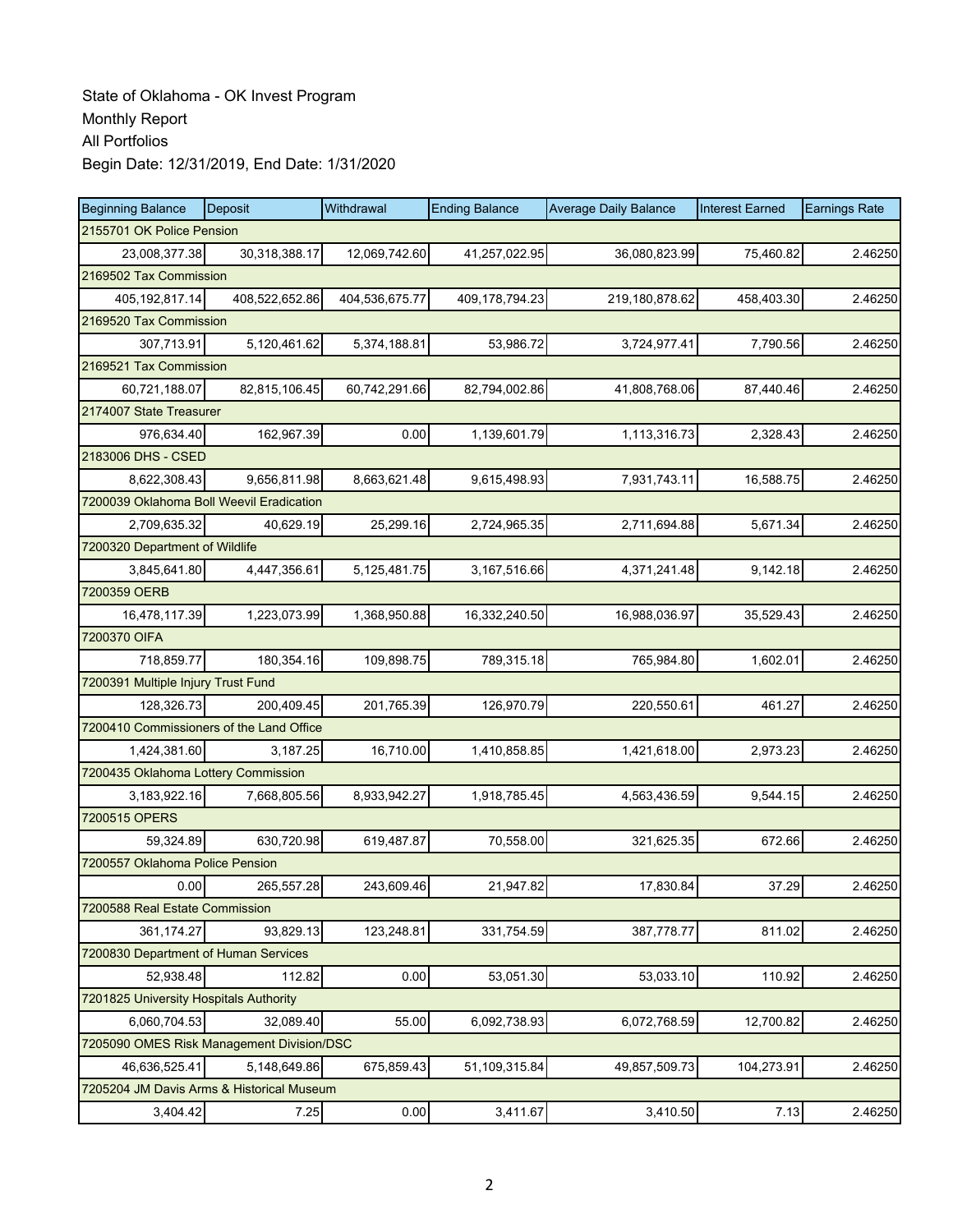| <b>Beginning Balance</b>                          | Deposit                        | Withdrawal    | <b>Ending Balance</b> | <b>Average Daily Balance</b> | <b>Interest Earned</b> | <b>Earnings Rate</b> |  |  |
|---------------------------------------------------|--------------------------------|---------------|-----------------------|------------------------------|------------------------|----------------------|--|--|
|                                                   | 7205320 Department of Wildlife |               |                       |                              |                        |                      |  |  |
| 864,023.52                                        | 18,329.22                      | 44,750.69     | 837,602.05            | 866,791.05                   | 1,812.84               | 2.46250              |  |  |
| 7205359 Sustaining OK Energy Resources            |                                |               |                       |                              |                        |                      |  |  |
| 5,570,909.72                                      | 110,267.45                     | 60,440.84     | 5,620,736.33          | 5,634,556.79                 | 11,784.33              | 2.46250              |  |  |
| 7205435 Oklahoma Lottery Commission               |                                |               |                       |                              |                        |                      |  |  |
| 174,116.74                                        | 5,675.00                       | 13,755.10     | 166,036.64            | 167,889.08                   | 351.13                 | 2.46250              |  |  |
| 7205515 OPERS                                     |                                |               |                       |                              |                        |                      |  |  |
| 496,766.30                                        | 60,855.66                      | 316,558.87    | 241,063.09            | 361,881.56                   | 756.85                 | 2.46250              |  |  |
| 7205563 OK Bd for Private Vocational Schools      |                                |               |                       |                              |                        |                      |  |  |
| 162,286.92                                        | 6,232.63                       | 17,952.09     | 150,567.46            | 155,772.07                   | 325.79                 | 2.46250              |  |  |
| 7205630 Oklahoma Department of Securities         |                                |               |                       |                              |                        |                      |  |  |
| 913,737.41                                        | 6,438.72                       | 2,483.15      | 917,692.98            | 917,888.85                   | 1,919.71               | 2.46250              |  |  |
| 7205807 Oklahoma Health Care Authority            |                                |               |                       |                              |                        |                      |  |  |
| 1,617,632.90                                      | 45,140,070.97                  | 44,813,704.99 | 1,943,998.88          | 14,368,421.69                | 30,050.67              | 2.46250              |  |  |
| 7210270 State Election Board                      |                                |               |                       |                              |                        |                      |  |  |
| 4,654,500.39                                      | 3,378.80                       | 176,718.62    | 4,481,160.57          | 4,509,016.35                 | 9,430.33               | 2.46250              |  |  |
| 7210320 Department of Wildlife                    |                                |               |                       |                              |                        |                      |  |  |
| 8,001,497.96                                      | 178,822.84                     | 162,149.61    | 8,018,171.19          | 8,094,174.85                 | 16,928.47              | 2.46250              |  |  |
| 7210350 Oklahoma Historical Society               |                                |               |                       |                              |                        |                      |  |  |
| 28.44                                             | 0.06                           | 0.00          | 28.50                 | 28.49                        | 0.06                   | 2.46250              |  |  |
| 7210400 Office of Juvenile Affairs                |                                |               |                       |                              |                        |                      |  |  |
| 34,309.04                                         | 0.00                           | 3,483.70      | 30,825.34             | 31,771.37                    | 66.45                  | 2.46250              |  |  |
| 7210410 Commissioners of the Land Office          |                                |               |                       |                              |                        |                      |  |  |
| 7,658,330.58                                      | 16,312.84                      | 0.00          | 7,674,643.42          | 7,672,012.32                 | 16,045.54              | 2.46250              |  |  |
| 7210515 OPERS                                     |                                |               |                       |                              |                        |                      |  |  |
| 152,883.08                                        | 10,825.93                      | 94,036.15     | 69,672.86             | 111,332.14                   | 232.84                 | 2.46250              |  |  |
| 7210570 State Board of Licensure for Professional |                                |               |                       |                              |                        |                      |  |  |
| 456,423.87                                        | 972.22                         | 0.00          | 457,396.09            | 457,239.28                   | 956.29                 | 2.46250              |  |  |
| 7210588 Real Estate Commission                    |                                |               |                       |                              |                        |                      |  |  |
| 308,460.16                                        | 32,162.31                      | 6,975.35      | 333.647.12            | 329,345.83                   | 688.81                 | 2.46250              |  |  |
| 7215270 State of Oklahoma Election Board          |                                |               |                       |                              |                        |                      |  |  |
| 5,348,546.29                                      | 11,400.00                      | 34,086.00     | 5,325,860.29          | 5,331,718.42                 | 11,150.96              | 2.46250              |  |  |
| 7215320 Department of Wildlife                    |                                |               |                       |                              |                        |                      |  |  |
| 3,375,452.01                                      | 15,033.06                      | 0.00          | 3,390,485.07          | 3,387,047.48                 | 7,083.80               | 2.46250              |  |  |
| 7215566 Tourism & Recreation Department           |                                |               |                       |                              |                        |                      |  |  |
| 15,039,761.32                                     | 1,379,823.92                   | 1,952,290.37  | 14,467,294.87         | 14,736,273.64                | 30,820.01              | 2.46250              |  |  |
| 7215585 Department of Public Safety               |                                |               |                       |                              |                        |                      |  |  |
| 715,347.09                                        | 3,606.84                       | 95,788.94     | 623,164.99            | 684,169.46                   | 1,430.90               | 2.46250              |  |  |
| 7215670 JD McCarty Center                         |                                |               |                       |                              |                        |                      |  |  |
| 1,205,614.45                                      | 12,853.07                      | 139,060.62    | 1,079,406.90          | 1,128,558.91                 | 2,360.31               | 2.46250              |  |  |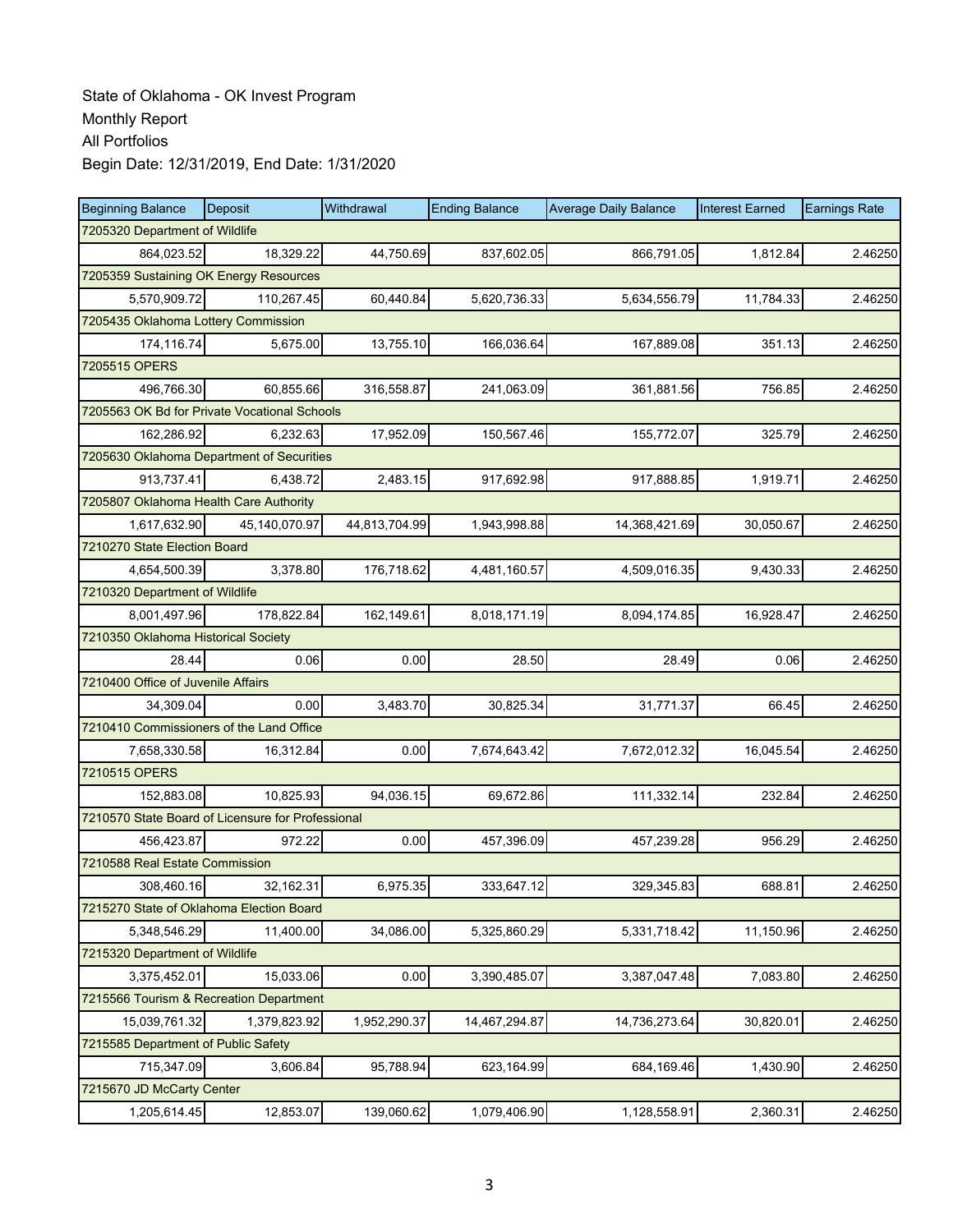| <b>Beginning Balance</b>                      | <b>Deposit</b> | Withdrawal   | <b>Ending Balance</b> | <b>Average Daily Balance</b> | <b>Interest Earned</b> | <b>Earnings Rate</b> |  |  |  |
|-----------------------------------------------|----------------|--------------|-----------------------|------------------------------|------------------------|----------------------|--|--|--|
| 7215825 University Hospitals Authority        |                |              |                       |                              |                        |                      |  |  |  |
| 2,263,364.44                                  | 322,815.97     | 0.00         | 2,586,180.41          | 2,308,489.73                 | 4,828.06               | 2.46250              |  |  |  |
| 7216805 Department of Rehabilitation Services |                |              |                       |                              |                        |                      |  |  |  |
| 866,846.28                                    | 20,819.89      | 30,052.28    | 857,613.89            | 867,613.59                   | 1,814.56               | 2.46250              |  |  |  |
| 7220090 OSF Building Project Fund             |                |              |                       |                              |                        |                      |  |  |  |
| 0.42                                          | 0.00           | 0.00         | 0.42                  | 0.42                         | 0.00                   | 2.46250              |  |  |  |
| 7220320 Dept of Wildlife Conservation         |                |              |                       |                              |                        |                      |  |  |  |
| 3,646,252.05                                  | 43.698.88      | 148,575.86   | 3,541,375.07          | 3,623,645.77                 | 7,578.63               | 2.46250              |  |  |  |
| 7220585 Department of Public Safety           |                |              |                       |                              |                        |                      |  |  |  |
| 4,988,736.92                                  | 24,887.71      | 29,477.75    | 4,984,146.88          | 4,990,703.95                 | 10,437.75              | 2.46250              |  |  |  |
| 7220830 Department of Human Services          |                |              |                       |                              |                        |                      |  |  |  |
| 13,319.60                                     | 28.37          | 0.00         | 13,347.97             | 13,343.39                    | 27.91                  | 2.46250              |  |  |  |
| 7225040 Department of Agriculture             |                |              |                       |                              |                        |                      |  |  |  |
| 387,416.38                                    | 1,825.40       | 0.00         | 389,241.78            | 388,350.59                   | 812.21                 | 2.46250              |  |  |  |
| 7225830 Department of Human Services          |                |              |                       |                              |                        |                      |  |  |  |
| 2,647,177.62                                  | 36,544.55      | 413,687.70   | 2,270,034.47          | 2,627,810.73                 | 5,495.90               | 2.46250              |  |  |  |
| 7230220 Oklahoma Crime Victims Compensation   |                |              |                       |                              |                        |                      |  |  |  |
| 2,982,234.56                                  | 323,518.57     | 542,221.39   | 2,763,531.74          | 2,979,971.38                 | 6,232.43               | 2.46250              |  |  |  |
| 7230345 Department of Transportation          |                |              |                       |                              |                        |                      |  |  |  |
| 4,108,594.03                                  | 579,001.93     | 0.00         | 4,687,595.96          | 4,384,043.00                 | 9,168.96               | 2.46250              |  |  |  |
| 7230695 Tax Commission                        |                |              |                       |                              |                        |                      |  |  |  |
| 512,612.00                                    | 979,306.09     | 991,278.91   | 500,639.18            | 584,784.42                   | 1,223.04               | 2.46250              |  |  |  |
| 7230807 Health Care Authority                 |                |              |                       |                              |                        |                      |  |  |  |
| 289,272.51                                    | 7,441,640.71   | 7,229,775.12 | 501,138.10            | 2,012,752.23                 | 4,209.55               | 2.46250              |  |  |  |
| 7235605 Regents for Higher Education          |                |              |                       |                              |                        |                      |  |  |  |
| 3,955,150.16                                  | 869,070.74     | 972,443.00   | 3,851,777.90          | 4,239,049.04                 | 8,865.71               | 2.46250              |  |  |  |
| 7240807 Health Care Authority                 |                |              |                       |                              |                        |                      |  |  |  |
| 13,431,466.37                                 | 28,610.08      | 0.00         | 13,460,076.45         | 13,455,461.92                | 28,141.27              | 2.46250              |  |  |  |
| 7244090 OMES Dept of Central Services         |                |              |                       |                              |                        |                      |  |  |  |
| 992,940.39                                    | 183,239.47     | 201,867.21   | 974,312.65            | 1,046,685.95                 | 2,189.08               | 2.46250              |  |  |  |
| 7245807 Health Care Authority                 |                |              |                       |                              |                        |                      |  |  |  |
| 11,513,471.35                                 | 6,071,398.02   | 5,398,057.21 | 12,186,812.16         | 12,828,514.46                | 26,830.05              | 2.46250              |  |  |  |
| 7255090 Department of Central Services        |                |              |                       |                              |                        |                      |  |  |  |
| 1,115,510.97                                  | 2,457.07       | 1,400.70     | 1,116,567.34          | 1,117,491.69                 | 2,337.16               | 2.46250              |  |  |  |
| 7255585 Oklahoma Dept of Public Safety        |                |              |                       |                              |                        |                      |  |  |  |
| 10,690.44                                     | 22.77          | 0.00         | 10,713.21             | 10,709.54                    | 22.40                  | 2.46250              |  |  |  |
| 7260090 OMES Risk Management Division         |                |              |                       |                              |                        |                      |  |  |  |
| 5,491,334.40                                  | 84,419.46      | 15,507.82    | 5,560,246.04          | 5,539,367.70                 | 11,585.25              | 2.46250              |  |  |  |
| 7265090 Risk Management Fund                  |                |              |                       |                              |                        |                      |  |  |  |
| 191,709.31                                    | 427,865.06     | 441,903.71   | 177,670.66            | 276,668.83                   | 578.64                 | 2.46250              |  |  |  |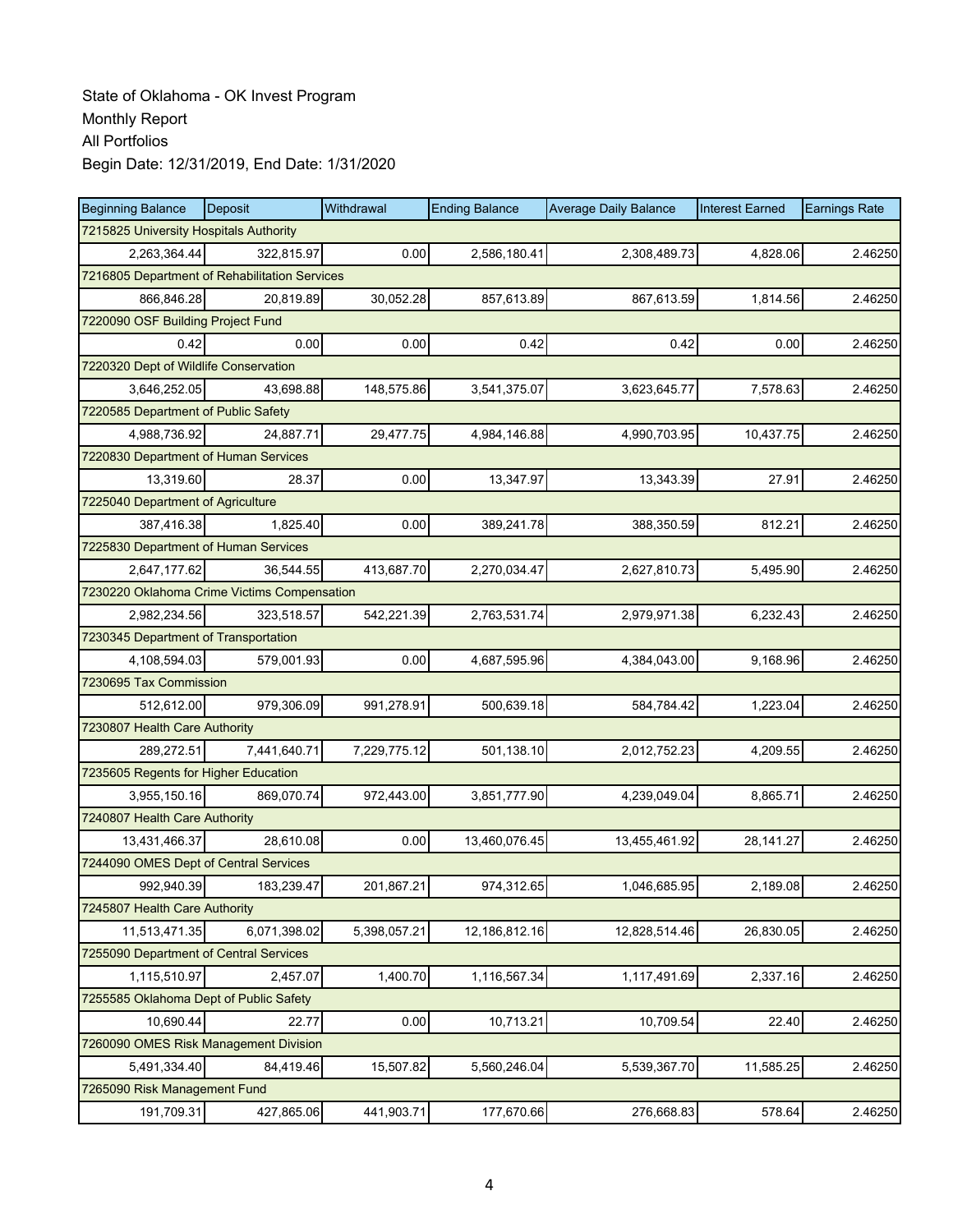| <b>Beginning Balance</b>                           | <b>Deposit</b> | Withdrawal    | <b>Ending Balance</b> | <b>Average Daily Balance</b> | <b>Interest Earned</b> | <b>Earnings Rate</b> |
|----------------------------------------------------|----------------|---------------|-----------------------|------------------------------|------------------------|----------------------|
| 7275740 OST - SEED                                 |                |               |                       |                              |                        |                      |
| 33,037.55                                          | 71.05          | 553.40        | 32,555.20             | 32,918.62                    | 68.85                  | 2.46250              |
| 7280090 OMES DCS Property Distribution             |                |               |                       |                              |                        |                      |
| 1,004,230.02                                       | 49,774.84      | 58,325.61     | 995,679.25            | 986,337.38                   | 2,062.86               | 2.46250              |
| 7280345 Department of Transportation               |                |               |                       |                              |                        |                      |
| 0.00                                               | 544,304.68     | 363,735.00    | 180,569.68            | 398,186.66                   | 832.78                 | 2.46250              |
| 7285345 Department of Transportation               |                |               |                       |                              |                        |                      |
| 200,695,405.42                                     | 15,400,166.90  | 12,692,106.58 | 203,403,465.74        | 204,969,875.36               | 428,681.86             | 2.46250              |
| 7295090 Emergency & Transportation                 |                |               |                       |                              |                        |                      |
| 6,479,921.52                                       | 0.00           | 0.00          | 6,479,921.52          | 6,479,921.52                 | 13,552.36              | 2.46250              |
| 7296150 University of Science & Arts               |                |               |                       |                              |                        |                      |
| 40.43                                              | 0.09           | 0.00          | 40.52                 | 40.51                        | 0.08                   | 2.46250              |
| 7303000 Tobacco Litigation Escrow Fund             |                |               |                       |                              |                        |                      |
| 29,308.66                                          | 62.43          | 0.00          | 29,371.09             | 29,361.02                    | 61.41                  | 2.46250              |
| 7360566 Tourism & Recreation Department            |                |               |                       |                              |                        |                      |
| 6,427,500.44                                       | 21,074.61      | 0.00          | 6,448,575.05          | 6,440,385.94                 | 13,469.67              | 2.46250              |
| 7401105 OCIA NACEA Construction Series 2018B       |                |               |                       |                              |                        |                      |
| 19,807,276.28                                      | 42.241.30      | 3,278,855.00  | 16,570,662.58         | 19,419,626.40                | 40,614.95              | 2.46250              |
| 7402105 OCIA Tourism Construction Fund Series 2018 |                |               |                       |                              |                        |                      |
| 9,469,501.49                                       | 20,170.78      | 0.00          | 9,489,672.27          | 9,486,418.92                 | 19,840.26              | 2.46250              |
| 7403292 Oklahoma Department of Environmental Quali |                |               |                       |                              |                        |                      |
| 75,798.55                                          | 15,658.46      | 0.00          | 91,457.01             | 76,433.87                    | 159.86                 | 2.46250              |
| 7405220 District Attorneys Council                 |                |               |                       |                              |                        |                      |
| 4,392,842.13                                       | 25,922.30      | 189,802.75    | 4,228,961.68          | 4,358,850.75                 | 9,116.27               | 2.46250              |
| 7406105 OCIA Tourism Revenue Fund Series 2018A     |                |               |                       |                              |                        |                      |
| 0.00                                               | 86,269.00      | 43,129.16     | 43,139.84             | 12,530.33                    | 26.21                  | 2.46250              |
| 7408105 OCIA                                       |                |               |                       |                              |                        |                      |
| 0.00                                               | 1,076,911.73   | 538,259.90    | 538,651.83            | 312,866.72                   | 654.34                 | 2.46250              |
| 7409105 OCIA NACEA Revenue Series 2018B            |                |               |                       |                              |                        |                      |
| 0.00                                               | 88,981.34      | 88,961.35     | 19.99                 | 22,974.53                    | 48.05                  | 2.46250              |
| 7410105 OCIA Capitol Repair Construction Series 20 |                |               |                       |                              |                        |                      |
| 13,777,045.70                                      | 37,723.57      | 7,481,148.32  | 6,333,620.95          | 9,832,998.20                 | 20,565.11              | 2.46250              |
| 7411105 OCIA Capitol Repair Revenue Series 2018C   |                |               |                       |                              |                        |                      |
| 0.00                                               | 871,445.51     | 435,548.96    | 435,896.55            | 126,741.23                   | 265.07                 | 2.46250              |
| 7412105 OCIA                                       |                |               |                       |                              |                        |                      |
| 0.00                                               | 2,508,102.51   | 1,253,691.66  | 1,254,410.85          | 526,344.86                   | 1,100.82               | 2.46250              |
| 7415105 OCIA DOC Construction Series 2018D         |                |               |                       |                              |                        |                      |
| 101,210,187.42                                     | 218,276.65     | 3,922,938.59  | 97,505,525.48         | 100,733,358.45               | 210,677.61             | 2.46250              |
| 7416000 OSF - Oil Overcharge                       |                |               |                       |                              |                        |                      |
| 284,818.66                                         | 606.69         | 0.00          | 285,425.35            | 285,327.50                   | 596.74                 | 2.46250              |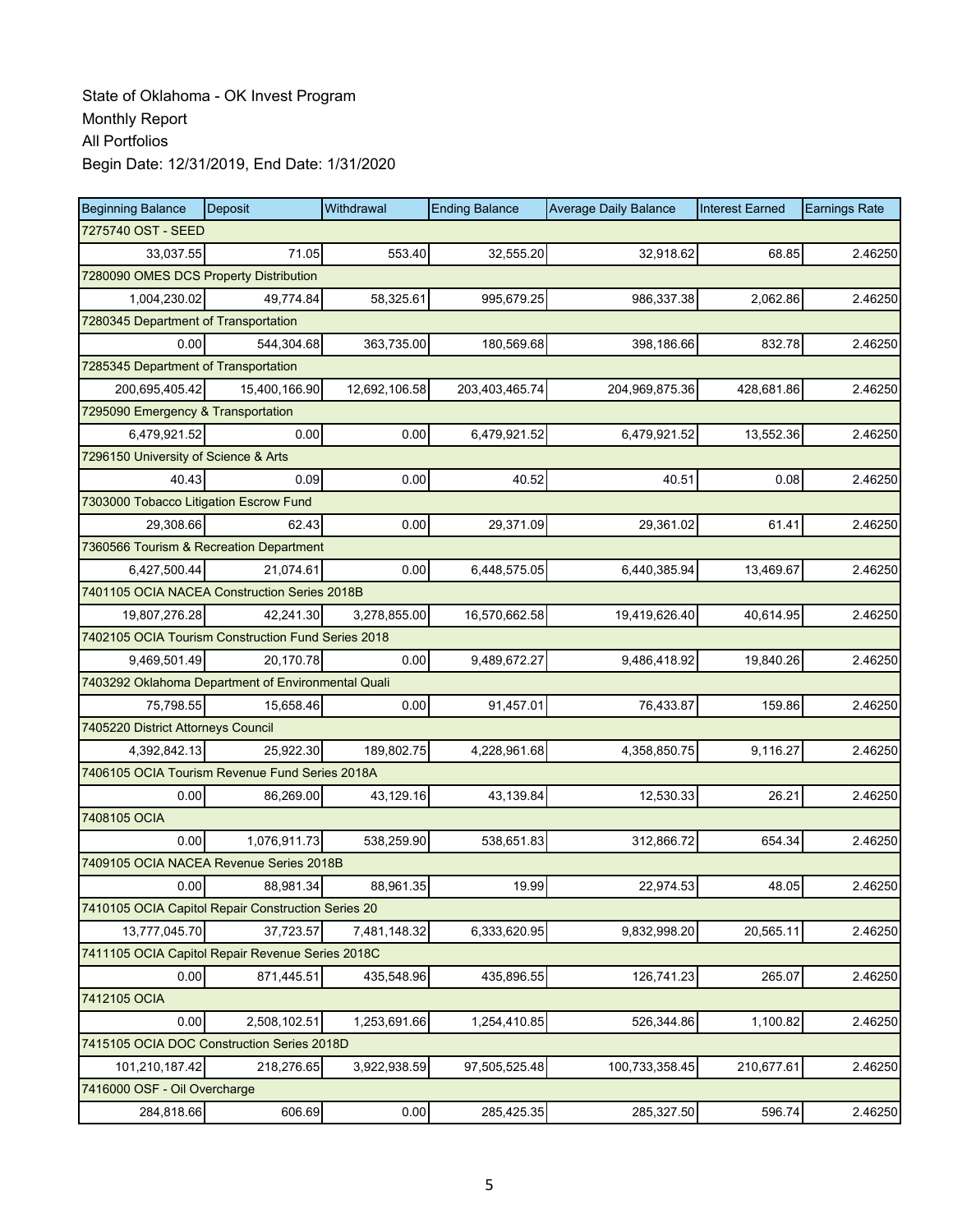| <b>Beginning Balance</b>                       | Deposit      | Withdrawal   | <b>Ending Balance</b> | <b>Average Daily Balance</b> | <b>Interest Earned</b> | <b>Earnings Rate</b> |  |  |
|------------------------------------------------|--------------|--------------|-----------------------|------------------------------|------------------------|----------------------|--|--|
| 7416105 OCIA DOC Revenue Series 2018D          |              |              |                       |                              |                        |                      |  |  |
| 0.00                                           | 1,822,497.00 | 910,934.38   | 911,562.62            | 500,071.57                   | 1,045.87               | 2.46250              |  |  |
| 7416160 Department of Commerce                 |              |              |                       |                              |                        |                      |  |  |
| 2,889,326.78                                   | 10,705.70    | 0.00         | 2,900,032.48          | 2,896,100.22                 | 6,057.02               | 2.46250              |  |  |
| 7419105 OCIA                                   |              |              |                       |                              |                        |                      |  |  |
| 702,721.86                                     | 1,631,663.44 | 1,051,677.09 | 1,282,708.21          | 1,073,187.71                 | 2,244.51               | 2.46250              |  |  |
| 7420105 OCIA                                   |              |              |                       |                              |                        |                      |  |  |
| 5,189,081.64                                   | 11,053.15    | 0.00         | 5,200,134.79          | 5,198,352.02                 | 10,872.03              | 2.46250              |  |  |
| 7424105 OCIA                                   |              |              |                       |                              |                        |                      |  |  |
| 0.00                                           | 414,597.22   | 207,268.75   | 207,328.47            | 100,341.42                   | 209.86                 | 2.46250              |  |  |
| 7426000 OSF - Oil Overcharge                   |              |              |                       |                              |                        |                      |  |  |
| 2,379,805.27                                   | 5,069.17     | 0.00         | 2,384,874.44          | 2,384,056.83                 | 4,986.11               | 2.46250              |  |  |
| 7426160 Department of Commerce                 |              |              |                       |                              |                        |                      |  |  |
| 12,757,172.21                                  | 142.085.42   | 0.00         | 12,899,257.63         | 12,844,523.37                | 26,863.53              | 2.46250              |  |  |
| 7427105 OCIA-Revenue Series 2019B              |              |              |                       |                              |                        |                      |  |  |
| 42,258,396.94                                  | 91,088.33    | 1,326,930.25 | 41,022,555.02         | 41,307,492.77                | 86,392.07              | 2.46250              |  |  |
| 7428105 OCIA Endowed Chairs Fund               |              |              |                       |                              |                        |                      |  |  |
| 0.00                                           | 1,915,428.89 | 957,365.88   | 958,063.01            | 556,474.56                   | 1,163.83               | 2.46250              |  |  |
| 7429105 OCIA                                   |              |              |                       |                              |                        |                      |  |  |
| 1.38                                           | 0.00         | 0.00         | 1.38                  | 1.38                         | 0.00                   | 2.46250              |  |  |
| 7430010 Oklahoma State University              |              |              |                       |                              |                        |                      |  |  |
| 1,023,545.55                                   | 3,017,832.14 | 2,728,387.80 | 1,312,989.89          | 1,360,373.94                 | 2,845.14               | 2.46250              |  |  |
| 7430011 Oklahoma State University              |              |              |                       |                              |                        |                      |  |  |
| 756,271.96                                     | 1,207,741.33 | 1,048,784.87 | 915,228.42            | 990,272.47                   | 2,071.09               | 2.46250              |  |  |
| 7430012 Oklahoma State University              |              |              |                       |                              |                        |                      |  |  |
| 1,002,016.96                                   | 751,543.70   | 559,364.36   | 1,194,196.30          | 1,068,628.99                 | 2,234.97               | 2.46250              |  |  |
| 7430013 Oklahoma State University              |              |              |                       |                              |                        |                      |  |  |
| 1,576,705.33                                   | 3,325.81     | 98,478.22    | 1,481,552.92          | 1,558,100.66                 | 3,258.67               | 2.46250              |  |  |
| 7430014 Oklahoma State University              |              |              |                       |                              |                        |                      |  |  |
| 688,246.54                                     | 999,669.90   | 441,262.87   | 1,246,653.57          | 900,661.83                   | 1,883.68               | 2.46250              |  |  |
| 7430015 Oklahoma State University              |              |              |                       |                              |                        |                      |  |  |
| 628,147.67                                     | 1,439,575.23 | 91,253.38    | 1,976,469.52          | 1,021,057.04                 | 2,135.48               | 2.46250              |  |  |
| 7430016 Oklahoma State University              |              |              |                       |                              |                        |                      |  |  |
| 164,000.13                                     | 349.33       | 0.00         | 164,349.46            | 164,293.12                   | 343.61                 | 2.46250              |  |  |
| 7430420 Langston University                    |              |              |                       |                              |                        |                      |  |  |
| 1,085,973.65                                   | 3,376,956.52 | 2,270,689.08 | 2,192,241.09          | 1,360,414.88                 | 2,845.22               | 2.46250              |  |  |
| 7430461 Rogers State College                   |              |              |                       |                              |                        |                      |  |  |
| 1,304,267.16                                   | 37,954.32    | 154,977.00   | 1,187,244.48          | 1,248,820.23                 | 2,611.83               | 2.46250              |  |  |
| 7430505 Northwestern Oklahoma State University |              |              |                       |                              |                        |                      |  |  |
| 62,787.90                                      | 193,903.16   | 83,576.16    | 173,114.90            | 143,801.53                   | 300.75                 | 2.46250              |  |  |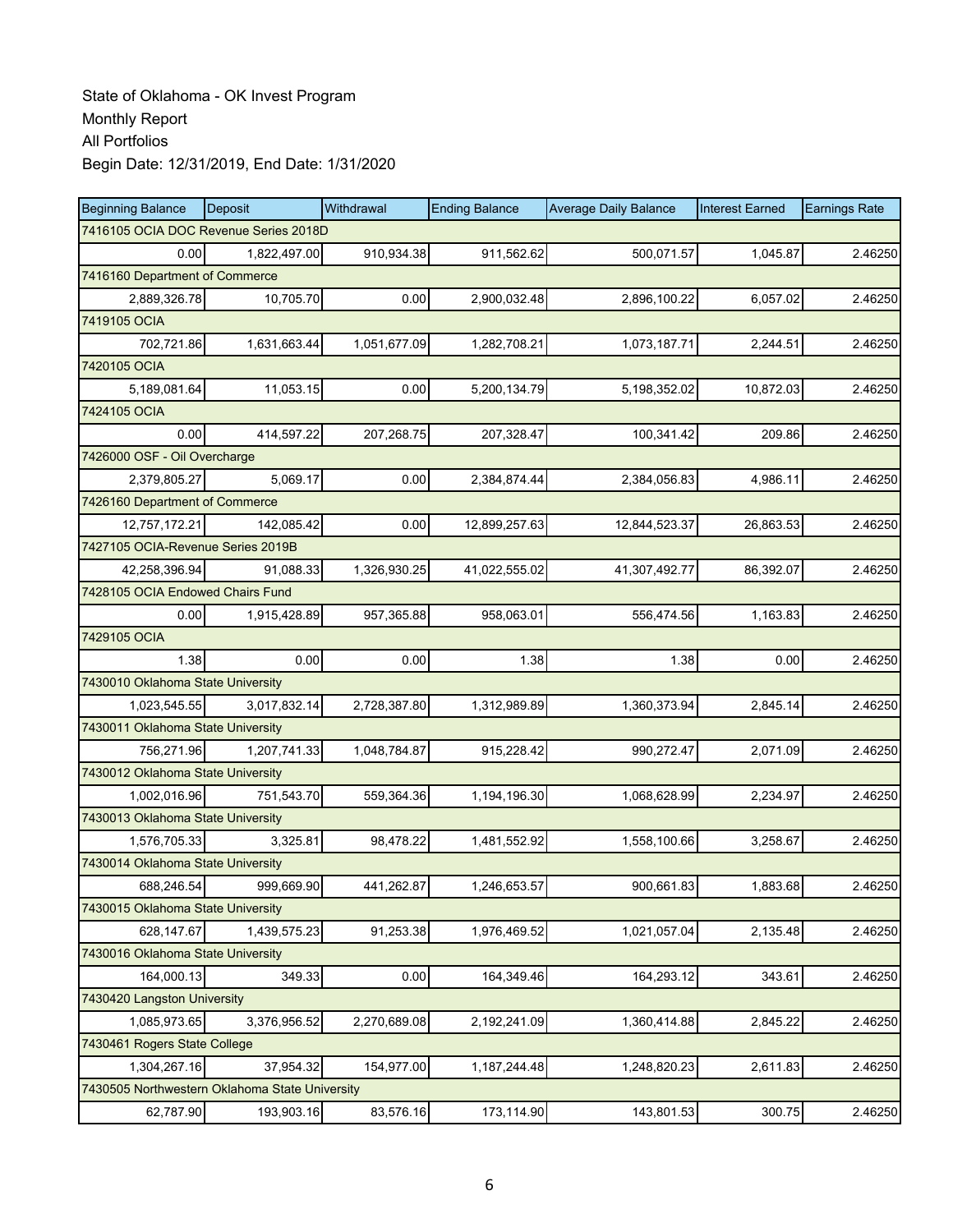| <b>Beginning Balance</b>                       | Deposit      | Withdrawal   | <b>Ending Balance</b> | <b>Average Daily Balance</b> | <b>Interest Earned</b> | <b>Earnings Rate</b> |  |  |
|------------------------------------------------|--------------|--------------|-----------------------|------------------------------|------------------------|----------------------|--|--|
| 7430530 Panhandle State University             |              |              |                       |                              |                        |                      |  |  |
| 23,340.07                                      | 9,654.25     | 16,337.79    | 16,656.53             | 23,158.15                    | 48.43                  | 2.46250              |  |  |
| 7430665 Southwestern Oklahoma State University |              |              |                       |                              |                        |                      |  |  |
| 1,977,550.01                                   | 3,332.66     | 131,227.87   | 1,849,654.80          | 1,947,215.79                 | 4,072.48               | 2.46250              |  |  |
| 7430760 University of Oklahoma                 |              |              |                       |                              |                        |                      |  |  |
| 15,900,022.09                                  | 7,859,537.02 | 8,599,984.76 | 15, 159, 574. 35      | 16,718,407.87                | 34,965.52              | 2.46250              |  |  |
| 7430770 OUHSC                                  |              |              |                       |                              |                        |                      |  |  |
| 64,706,203.26                                  | 9,259,192.28 | 9,470,115.63 | 64,495,279.91         | 65,292,700.55                | 136,555.66             | 2.46250              |  |  |
| 7430773 Oklahoma State University              |              |              |                       |                              |                        |                      |  |  |
| 1,685,758.15                                   | 503,458.49   | 1,164,789.71 | 1,024,426.93          | 1,574,572.05                 | 3,293.12               | 2.46250              |  |  |
| 7432105 OCIA 2009A Construction Fund           |              |              |                       |                              |                        |                      |  |  |
| 1,288.33                                       | 2.74         | 1,291.07     | 0.00                  | 832.51                       | 1.74                   | 2.46250              |  |  |
| 7434105 OCIA                                   |              |              |                       |                              |                        |                      |  |  |
| 0.00                                           | 313,849.57   | 224,554.17   | 89,295.40             | 115,310.02                   | 241.16                 | 2.46250              |  |  |
| 7436000 OSF - Oil Overcharge                   |              |              |                       |                              |                        |                      |  |  |
| 2,610.11                                       | 5.56         | 0.00         | 2,615.67              | 2,614.77                     | 5.47                   | 2.46250              |  |  |
| 7436105 OCIA                                   |              |              |                       |                              |                        |                      |  |  |
| 0.00                                           | 129,685.08   | 64,824.12    | 64,860.96             | 37,670.71                    | 78.79                  | 2.46250              |  |  |
| 7437105 OCIA                                   |              |              |                       |                              |                        |                      |  |  |
| 71,121,564.98                                  | 151,494.50   | 5,938,393.49 | 65,334,665.99         | 68,348,811.48                | 142,947.33             | 2.46250              |  |  |
| 7438105 OCIA                                   |              |              |                       |                              |                        |                      |  |  |
| 0.00                                           | 396,414.42   | 198,138.66   | 198,275.76            | 57,639.11                    | 120.55                 | 2.46250              |  |  |
| 7440105 OCIA Operations & Maintenance          |              |              |                       |                              |                        |                      |  |  |
| 9.67                                           | 0.02         | 0.00         | 9.69                  | 9.69                         | 0.02                   | 2.46250              |  |  |
| 7442105 OCIA                                   |              |              |                       |                              |                        |                      |  |  |
| 0.00                                           | 2,325,801.32 | 1,162,567.88 | 1,163,233.44          | 488,086.68                   | 1,020.80               | 2.46250              |  |  |
| 7443105 OCIA                                   |              |              |                       |                              |                        |                      |  |  |
| 225,724.98                                     | 758,678.35   | 416,570.83   | 567,832.50            | 412,392.84                   | 862.49                 | 2.46250              |  |  |
| 7444835 Water Resources Board                  |              |              |                       |                              |                        |                      |  |  |
| 6,823,163.67                                   | 24,207.56    | 42,564.96    | 6.804.806.27          | 6,825,957.58                 | 14,276.07              | 2.46250              |  |  |
| 7445105 Oklahoma Capital Improvement           |              |              |                       |                              |                        |                      |  |  |
| 0.00                                           | 1,600,397.56 | 799,914.58   | 800,482.98            | 232,709.99                   | 486.70                 | 2.46250              |  |  |
| 7445835 Water Resources Board                  |              |              |                       |                              |                        |                      |  |  |
| 5,094,923.68                                   | 11,002.24    | 106,523.00   | 4,999,402.92          | 5,063,154.21                 | 10,589.27              | 2.46250              |  |  |
| 7446105 Capital Improvement Authority          |              |              |                       |                              |                        |                      |  |  |
| 561,389.45                                     | 1,195.80     | 0.00         | 562,585.25            | 562,392.38                   | 1,176.21               | 2.46250              |  |  |
| 7447105 OCIA                                   |              |              |                       |                              |                        |                      |  |  |
| 0.00                                           | 306,799.62   | 242,216.66   | 64,582.96             | 102,112.19                   | 213.56                 | 2.46250              |  |  |
| 7448105 OCIA                                   |              |              |                       |                              |                        |                      |  |  |
| 436.03                                         | 0.93         | 0.00         | 436.96                | 436.81                       | 0.91                   | 2.46250              |  |  |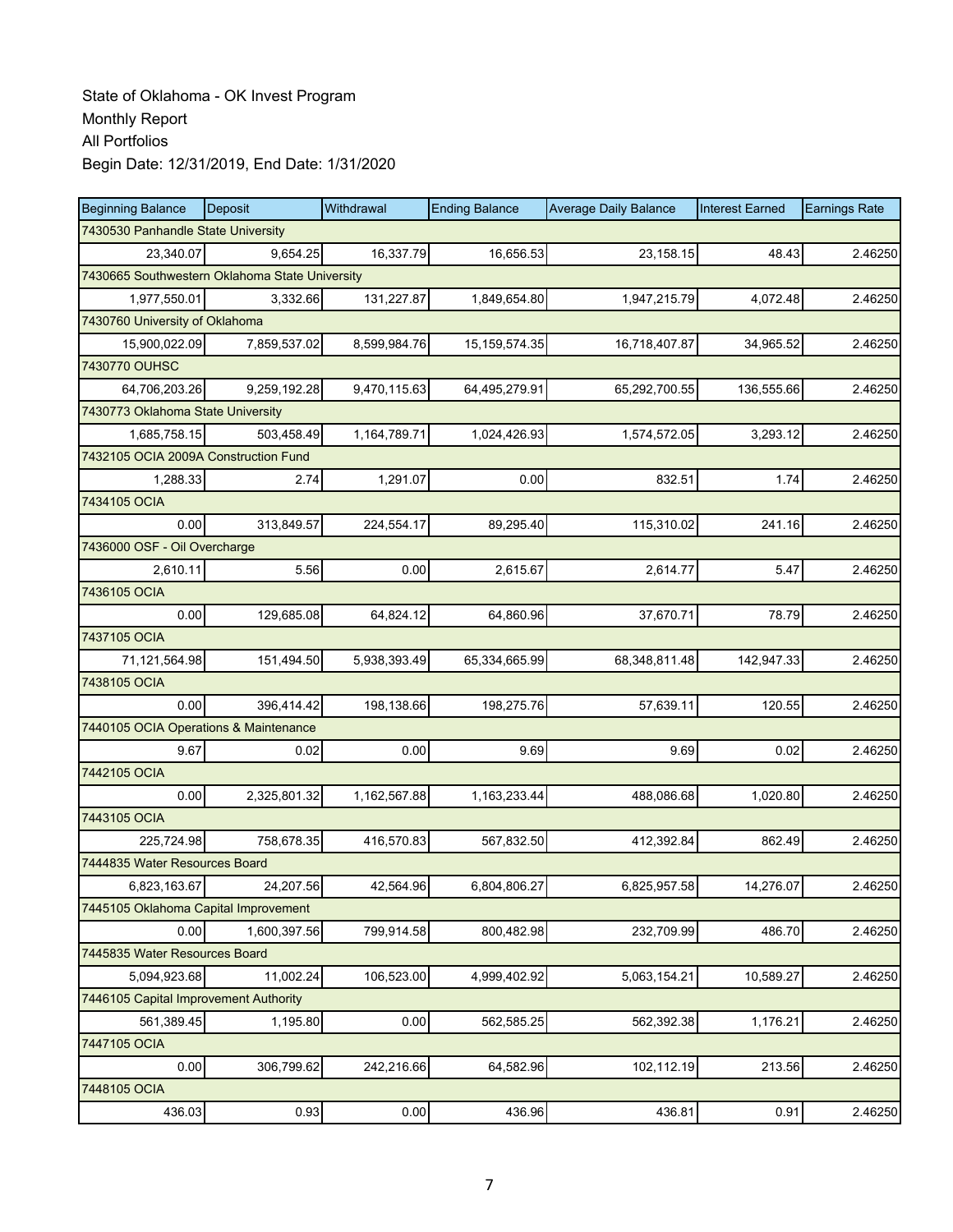| <b>Beginning Balance</b>                 | Deposit       | Withdrawal    | <b>Ending Balance</b> | <b>Average Daily Balance</b> | <b>Interest Earned</b> | <b>Earnings Rate</b> |
|------------------------------------------|---------------|---------------|-----------------------|------------------------------|------------------------|----------------------|
| 7449105 OCIA                             |               |               |                       |                              |                        |                      |
| 4.65                                     | 0.01          | 0.00          | 4.66                  | 4.66                         | 0.01                   | 2.46250              |
| 7455105 OCIA                             |               |               |                       |                              |                        |                      |
| 0.00                                     | 704,916.89    | 352,333.34    | 352,583.55            | 102,500.18                   | 214.37                 | 2.46250              |
| 7455160 Department of Commerce           |               |               |                       |                              |                        |                      |
| 359,543.78                               | 54,354.44     | 33,386.48     | 380,511.74            | 362,220.74                   | 757.56                 | 2.46250              |
| 7460100 Cameron University               |               |               |                       |                              |                        |                      |
| 652,905.75                               | 1,391.26      | 21,259.15     | 633,037.86            | 647,429.47                   | 1,354.06               | 2.46250              |
| 7460760 University of Oklahoma           |               |               |                       |                              |                        |                      |
| 164,874.39                               | 351.20        | 0.00          | 165,225.59            | 165,168.94                   | 345.44                 | 2.46250              |
| 7462105 OK Capital Improvement Authority |               |               |                       |                              |                        |                      |
| 0.00                                     | 983,665.34    | 491,691.66    | 491,973.68            | 206,429.81                   | 431.74                 | 2.46250              |
| 7464105 OCIA                             |               |               |                       |                              |                        |                      |
| 22,018,601.75                            | 46,931.29     | 125,639.24    | 21,939,893.80         | 22,017,380.36                | 46,047.99              | 2.46250              |
| 7470010 Oklahoma State University        |               |               |                       |                              |                        |                      |
| 1,252,120.59                             | 2,871.04      | 72,984.09     | 1,182,007.54          | 1,201,579.99                 | 2,513.03               | 2.46250              |
| 7470014 Oklahoma State University        |               |               |                       |                              |                        |                      |
| 582,475.31                               | 2,093.07      | 18,935.03     | 565,633.35            | 574,227.49                   | 1,200.96               | 2.46250              |
| 7470230 East Central University          |               |               |                       |                              |                        |                      |
| 0.11                                     | 0.00          | 0.11          | 0.00                  | 0.09                         | 0.00                   | 2.46250              |
| 7471835 Water Resources Board            |               |               |                       |                              |                        |                      |
| 841,501.94                               | 1,792.43      | 0.00          | 843,294.37            | 843,005.27                   | 1,763.09               | 2.46250              |
| 7472835 Water Resources Board            |               |               |                       |                              |                        |                      |
| 87,915,238.27                            | 17,111,995.57 | 12,568,884.74 | 92,458,349.10         | 90,191,822.45                | 188,630.64             | 2.46250              |
| 7473835 Water Resources Board            |               |               |                       |                              |                        |                      |
| 2,060,139.80                             | 6,858,815.76  | 4,452,313.16  | 4,466,642.40          | 4,312,980.71                 | 9,020.33               | 2.46250              |
| 7475750 Tulsa Community College          |               |               |                       |                              |                        |                      |
| 5,855.92                                 | 12.47         | 0.00          | 5,868.39              | 5,866.38                     | 12.27                  | 2.46250              |
| 7476760 University of Oklahoma           |               |               |                       |                              |                        |                      |
| 13,739,850.43                            | 39,704.23     | 104,192.24    | 13,675,362.42         | 13,745,239.51                | 28,747.32              | 2.46250              |
| 7479010 Oklahoma State University        |               |               |                       |                              |                        |                      |
| 141,587.80                               | 239.61        | 110,185.98    | 31,641.43             | 131,125.60                   | 274.24                 | 2.46250              |
| 7480230 East Central University          |               |               |                       |                              |                        |                      |
| 0.68                                     | 0.00          | 0.68          | 0.00                  | 0.57                         | 0.00                   | 2.46250              |
| 7481230 East Central University          |               |               |                       |                              |                        |                      |
| 0.04                                     | 0.00          | 0.04          | 0.00                  | 0.03                         | 0.00                   | 2.46250              |
| 7481633 Oklahoma City Community College  |               |               |                       |                              |                        |                      |
| 0.03                                     | 0.00          | 0.00          | 0.03                  | 0.03                         | 0.00                   | 2.46250              |
| 7482105 OCIA                             |               |               |                       |                              |                        |                      |
| 0.00                                     | 2,493,923.76  | 1,246,604.17  | 1,247,319.59          | 523,369.52                   | 1,094.60               | 2.46250              |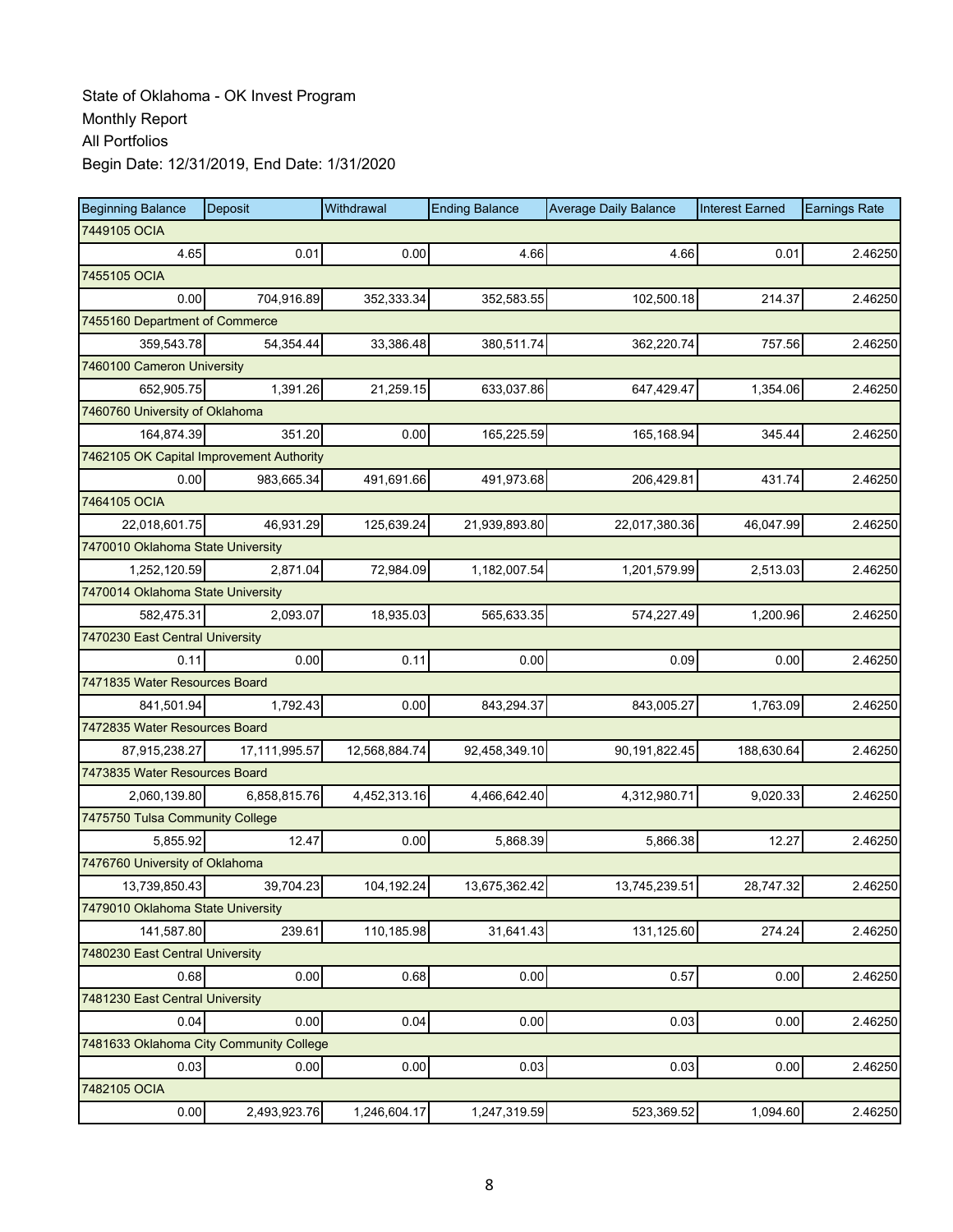| <b>Beginning Balance</b>                       | Deposit    | Withdrawal   | <b>Ending Balance</b> | <b>Average Daily Balance</b> | <b>Interest Earned</b> | <b>Earnings Rate</b> |
|------------------------------------------------|------------|--------------|-----------------------|------------------------------|------------------------|----------------------|
| 7483633 OCCC 2010 Bond                         |            |              |                       |                              |                        |                      |
| 0.06                                           | 0.00       | 0.00         | 0.06                  | 0.06                         | 0.00                   | 2.46250              |
| 7485010 Oklahoma State University              |            |              |                       |                              |                        |                      |
| 1,054,708.57                                   | 3,555.88   | 28,830.22    | 1,029,434.23          | 1,054,087.40                 | 2,204.56               | 2.46250              |
| 7486010 Oklahoma State University              |            |              |                       |                              |                        |                      |
| 9,840.03                                       | 20.96      | 0.00         | 9,860.99              | 9,857.61                     | 20.62                  | 2.46250              |
| 7487010 Oklahoma State University              |            |              |                       |                              |                        |                      |
| 11,005,746.23                                  | 25,081.93  | 981,464.16   | 10,049,364.00         | 10,766,351.96                | 22,517.16              | 2.46250              |
| 7488010 Oklahoma State University              |            |              |                       |                              |                        |                      |
| 6,193,632.26                                   | 0.00       | 2,250,470.20 | 3,943,162.06          | 4,918,634.22                 | 10,287.02              | 2.46250              |
| 7488105 OCIA                                   |            |              |                       |                              |                        |                      |
| 33,747.01                                      | 27,650.02  | 19,393.17    | 42,003.86             | 39,396.29                    | 82.39                  | 2.46250              |
| 7489105 OCIA                                   |            |              |                       |                              |                        |                      |
| 0.00                                           | 399.747.89 | 47,136.48    | 352,611.41            | 39,629.03                    | 82.88                  | 2.46250              |
| 7510410 Commissioners of the Land Office       |            |              |                       |                              |                        |                      |
| 4,110,443.85                                   | 0.00       | 735,841.42   | 3,374,602.43          | 3,825,259.87                 | 8,000.30               | 2.46250              |
| 7518410 Commissioners of the Land Office       |            |              |                       |                              |                        |                      |
| 862,376.45                                     | 0.00       | 15,210.00    | 847,166.45            | 851,765.16                   | 1,781.41               | 2.46250              |
| 7519410 Commissioners of the Land Office       |            |              |                       |                              |                        |                      |
| 1,053,406.85                                   | 0.00       | 0.00         | 1,053,406.85          | 1,053,406.85                 | 2,203.14               | 2.46250              |
| 7600010 Oklahoma State University              |            |              |                       |                              |                        |                      |
| 2,891,783.52                                   | 726,693.08 | 177,396.28   | 3,441,080.32          | 2,999,077.96                 | 6,272.39               | 2.46250              |
| 7600120 University of Central Oklahoma         |            |              |                       |                              |                        |                      |
| 4,871,802.48                                   | 84,487.52  | 158,888.11   | 4,797,401.89          | 4,797,045.49                 | 10,032.72              | 2.46250              |
| 7600150 University of Science & Arts           |            |              |                       |                              |                        |                      |
| 1,151,135.64                                   | 51,634.94  | 95,490.05    | 1,107,280.53          | 1,130,709.94                 | 2,364.81               | 2.46250              |
| 7600230 East Central University                |            |              |                       |                              |                        |                      |
| 1,192,282.72                                   | 91,508.33  | 45,710.12    | 1,238,080.93          | 1,211,013.33                 | 2,532.76               | 2.46250              |
| 7600420 Langston University                    |            |              |                       |                              |                        |                      |
| 2,111,671.44                                   | 67,950.17  | 80,105.52    | 2.099.516.09          | 2,074,288.70                 | 4,338.25               | 2.46250              |
| 7600485 Northeastern State University          |            |              |                       |                              |                        |                      |
| 2,382,054.76                                   | 94,040.52  | 69,736.04    | 2,406,359.24          | 2,383,718.85                 | 4,985.40               | 2.46250              |
| 7600490 Northern Oklahoma College              |            |              |                       |                              |                        |                      |
| 1,119,033.81                                   | 82,482.76  | 1,600.56     | 1,199,916.01          | 1,143,145.73                 | 2,390.82               | 2.46250              |
| 7600505 Northwestern Oklahoma State University |            |              |                       |                              |                        |                      |
| 1,699,556.62                                   | 91,435.28  | 8,358.98     | 1,782,632.92          | 1,721,313.09                 | 3,600.02               | 2.46250              |
| 7600530 Panhandle State University             |            |              |                       |                              |                        |                      |
| 73,483.54                                      | 89,732.81  | 60,436.86    | 102,779.49            | 55,458.78                    | 115.99                 | 2.46250              |
| 7600660 Southeastern Oklahoma State Unversity  |            |              |                       |                              |                        |                      |
| 85,470.25                                      | 89,169.08  | 84,430.81    | 90,208.52             | 81,485.42                    | 170.42                 | 2.46250              |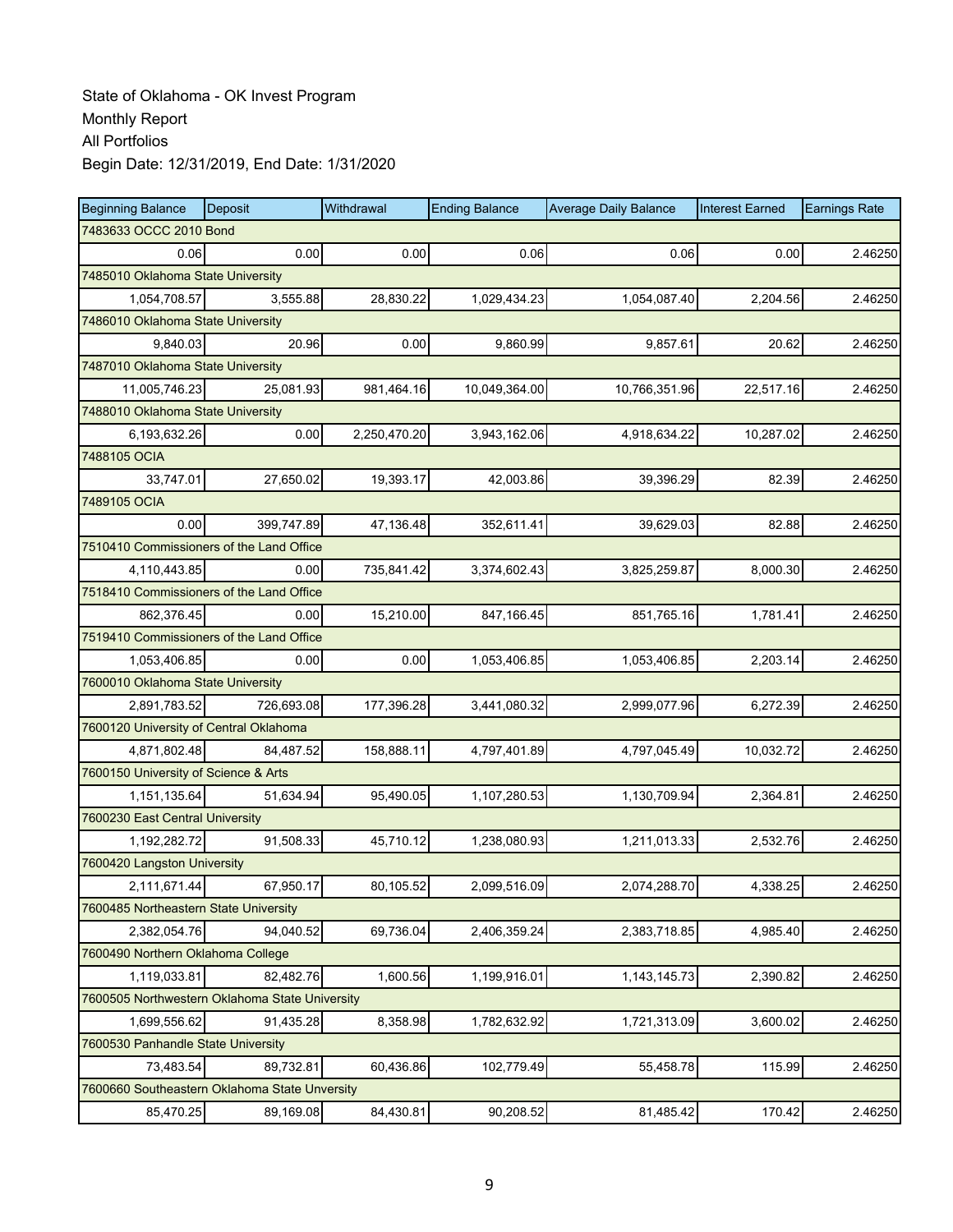| <b>Beginning Balance</b>                       | Deposit                                        | Withdrawal   | <b>Ending Balance</b> | <b>Average Daily Balance</b> | <b>Interest Earned</b> | <b>Earnings Rate</b> |  |  |  |
|------------------------------------------------|------------------------------------------------|--------------|-----------------------|------------------------------|------------------------|----------------------|--|--|--|
|                                                | 7600665 Southwestern Oklahoma State University |              |                       |                              |                        |                      |  |  |  |
| 3,085,305.84                                   | 95,501.36                                      | 101,139.44   | 3,079,667.76          | 3,084,462.37                 | 6,450.96               | 2.46250              |  |  |  |
| 7600760 University of Oklahoma                 |                                                |              |                       |                              |                        |                      |  |  |  |
| 4,605,083.28                                   | 730,131.38                                     | 2,245,171.88 | 3,090,042.78          | 3,559,169.15                 | 7,443.78               | 2.46250              |  |  |  |
| 7650010 Oklahoma State University              |                                                |              |                       |                              |                        |                      |  |  |  |
| 2,551,061.85                                   | 327,853.79                                     | 21,570.50    | 2,857,345.14          | 2,647,234.08                 | 5,536.53               | 2.46250              |  |  |  |
| 7650120 University of Central Oklahoma         |                                                |              |                       |                              |                        |                      |  |  |  |
| 1,217,646.12                                   | 50,889.78                                      | 0.00         | 1,268,535.90          | 1,233,827.06                 | 2,580.47               | 2.46250              |  |  |  |
| 7650150 University of Science & Arts           |                                                |              |                       |                              |                        |                      |  |  |  |
| 403,176.14                                     | 49,154.89                                      | 4,900.27     | 447,430.76            | 415,043.74                   | 868.04                 | 2.46250              |  |  |  |
| 7650230 East Central University                |                                                |              |                       |                              |                        |                      |  |  |  |
| 1,924,793.90                                   | 52,444.65                                      | 170,109.40   | 1,807,129.15          | 1,914,746.12                 | 4,004.57               | 2.46250              |  |  |  |
| 7650420 Langston University                    |                                                |              |                       |                              |                        |                      |  |  |  |
| 1,698,093.35                                   | 139.959.72                                     | 389,877.23   | 1,448,175.84          | 1,477,800.02                 | 3,090.73               | 2.46250              |  |  |  |
| 7650485 Northeastern State University          |                                                |              |                       |                              |                        |                      |  |  |  |
| 883,741.93                                     | 50,183.07                                      | 80,909.96    | 853,015.04            | 882,626.91                   | 1,845.96               | 2.46250              |  |  |  |
| 7650490 Northern Oklahoma College              |                                                |              |                       |                              |                        |                      |  |  |  |
| 2,304,430.55                                   | 274,223.00                                     | 167,294.76   | 2,411,358.79          | 2,288,103.77                 | 4,785.43               | 2.46250              |  |  |  |
| 7650505 Northwestern Oklahoma State University |                                                |              |                       |                              |                        |                      |  |  |  |
| 725,099.68                                     | 49,905.69                                      | 19,545.14    | 755,460.23            | 734,150.37                   | 1,535.43               | 2.46250              |  |  |  |
| 7650530 Panhandle State University             |                                                |              |                       |                              |                        |                      |  |  |  |
| 115,457.77                                     | 43,623.50                                      | 43,629.90    | 115,451.37            | 104,835.46                   | 219.26                 | 2.46250              |  |  |  |
| 7650660 Southeastern Oklahoma State Unversity  |                                                |              |                       |                              |                        |                      |  |  |  |
| 24,081.84                                      | 48,359.56                                      | 19,691.61    | 52,749.79             | 31,153.32                    | 65.16                  | 2.46250              |  |  |  |
| 7650665 Southwestern Oklahoma State University |                                                |              |                       |                              |                        |                      |  |  |  |
| 1,476,526.83                                   | 51,453.41                                      | 105,274.69   | 1,422,705.55          | 1,460,840.20                 | 3,055.26               | 2.46250              |  |  |  |
| 7650760 University of Oklahoma                 |                                                |              |                       |                              |                        |                      |  |  |  |
| 3,069,105.00                                   | 481,141.60                                     | 477,188.50   | 3,073,058.10          | 2,981,284.07                 | 6,235.17               | 2.46250              |  |  |  |
| 7700040 Department of Agriculture              |                                                |              |                       |                              |                        |                      |  |  |  |
| 10,830,426.13                                  | 23,069.66                                      | 0.00         | 10,853,495.79         | 10,849,774.88                | 22,691.64              | 2.46250              |  |  |  |
| 7700041 Western Oklahoma State College         |                                                |              |                       |                              |                        |                      |  |  |  |
| 998,636.94                                     | 245,075.91                                     | 461,649.38   | 782,063.47            | 941,499.81                   | 1,969.09               | 2.46250              |  |  |  |
| 7700131 Department of Corrections              |                                                |              |                       |                              |                        |                      |  |  |  |
| 19,608,204.72                                  | 1,725,329.51                                   | 1,625,377.58 | 19,708,156.65         | 19,502,035.34                | 40,787.30              | 2.46250              |  |  |  |
| 7700240 Eastern Oklahoma State College         |                                                |              |                       |                              |                        |                      |  |  |  |
| 998,144.86                                     | 318,803.44                                     | 389,597.60   | 927,350.70            | 1,004,344.24                 | 2,100.52               | 2.46250              |  |  |  |
| 7700340 State Health Department                |                                                |              |                       |                              |                        |                      |  |  |  |
| 0.00                                           | 1,369,153.01                                   | 1,369,153.01 | 0.00                  | 266,498.18                   | 557.36                 | 2.46250              |  |  |  |
| 7700461 Rogers State College                   |                                                |              |                       |                              |                        |                      |  |  |  |
| 5, 153, 346.81                                 | 1,236,690.95                                   | 1,061,844.30 | 5,328,193.46          | 4,919,090.00                 | 10,287.97              | 2.46250              |  |  |  |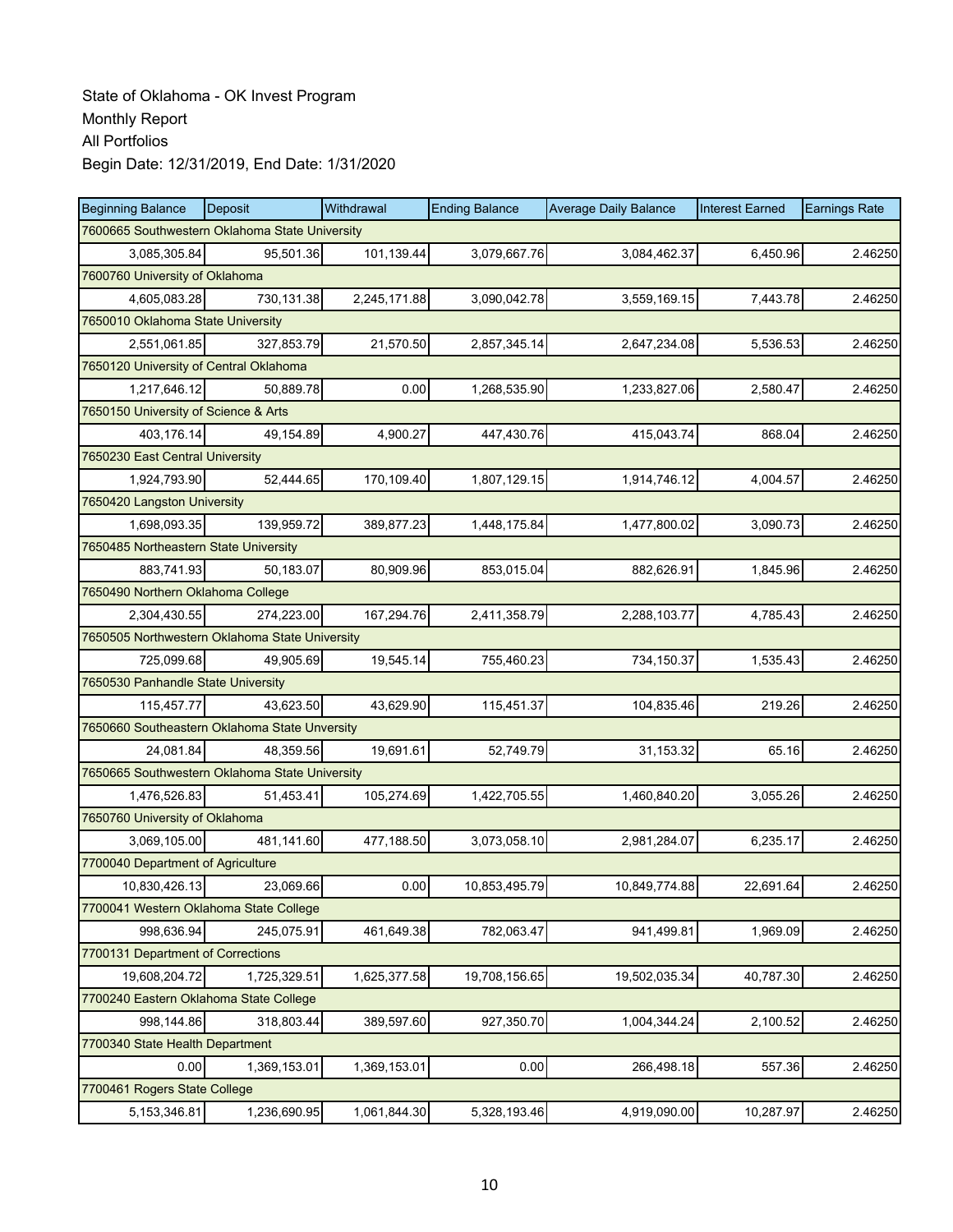| <b>Beginning Balance</b>                        | Deposit        | Withdrawal    | <b>Ending Balance</b> | <b>Average Daily Balance</b> | <b>Interest Earned</b> | <b>Earnings Rate</b> |
|-------------------------------------------------|----------------|---------------|-----------------------|------------------------------|------------------------|----------------------|
| 7700490 Northern Oklahoma College               |                |               |                       |                              |                        |                      |
| 1,870,115.86                                    | 439,435.95     | 574,174.59    | 1,735,377.22          | 1,705,217.87                 | 3.566.36               | 2.46250              |
| 7700606 Ardmore Higher Education Center         |                |               |                       |                              |                        |                      |
| 230,393.02                                      | 493.83         | 3,018.51      | 227,868.34            | 229,239.10                   | 479.44                 | 2.46250              |
| 7700633 Oklahoma City Community College         |                |               |                       |                              |                        |                      |
| 8,146,463.80                                    | 1,124,576.00   | 2,207,726.59  | 7,063,313.21          | 8,114,881.60                 | 16,971.77              | 2.46250              |
| 7700660 Southeastern Oklahoma State University  |                |               |                       |                              |                        |                      |
| 6,116,397.43                                    | 725,940.14     | 2,056,644.15  | 4,785,693.42          | 5,123,624.19                 | 10,715.74              | 2.46250              |
| 7700760 University of Oklahoma                  |                |               |                       |                              |                        |                      |
| 63,062,223.50                                   | 119,822,049.77 | 33,003,143.32 | 149,881,129.95        | 86,031,260.82                | 179,929.08             | 2.46250              |
| 7700830 Department of Human Services            |                |               |                       |                              |                        |                      |
| 1,702,831.67                                    | 454,554.30     | 606,800.25    | 1,550,585.72          | 1,727,199.06                 | 3,612.33               | 2.46250              |
| 7701010 Oklahoma State University               |                |               |                       |                              |                        |                      |
| 4,507,918.45                                    | 25,681,670.56  | 26,878,289.27 | 3,311,299.74          | 6,870,657.97                 | 14,369.56              | 2.46250              |
| 7701091 Building Bond Commission Administrative |                |               |                       |                              |                        |                      |
| 3.04                                            | 0.01           | 0.00          | 3.05                  | 3.05                         | 0.01                   | 2.46250              |
| 7701150 University of Science & Arts            |                |               |                       |                              |                        |                      |
| 3,069,262.99                                    | 1,061,821.55   | 654,513.91    | 3,476,570.63          | 2,864,558.52                 | 5,991.05               | 2.46250              |
| 7701165 Connors State College                   |                |               |                       |                              |                        |                      |
| 483,180.17                                      | 1,143.75       | 299,402.38    | 184,921.54            | 359,749.64                   | 752.39                 | 2.46250              |
| 7701400 Office of Juvenile Affairs              |                |               |                       |                              |                        |                      |
| 19,415.89                                       | 6,689.34       | 9,958.77      | 16,146.46             | 14,006.91                    | 29.29                  | 2.46250              |
| 7701480 Northeasten Oklahoma A&M College        |                |               |                       |                              |                        |                      |
| 536,834.07                                      | 551,767.73     | 313,897.54    | 774,704.26            | 502,939.88                   | 1,051.87               | 2.46250              |
| 7701605 Regents for Higher Education            |                |               |                       |                              |                        |                      |
| 34,388,212.08                                   | 387,179.64     | 1,004,506.79  | 33,770,884.93         | 33,899,736.79                | 70,899.21              | 2.46250              |
| 7701650 Department of Veteran Affairs           |                |               |                       |                              |                        |                      |
| 738,333.43                                      | 158,562.50     | 177,825.86    | 719,070.07            | 781,832.58                   | 1,635.15               | 2.46250              |
| 7701770 OUHSC                                   |                |               |                       |                              |                        |                      |
| 481,159,689.47                                  | 56,586,866.14  | 40,770,794.06 | 496.975.761.55        | 488,851,876.29               | 1,022,403.56           | 2.46250              |
| 7701805 Department of Rehabilitation Services   |                |               |                       |                              |                        |                      |
| 147,282.77                                      | 11,252.84      | 7,105.60      | 151,430.01            | 153,236.34                   | 320.48                 | 2.46250              |
| 7701865 Workers Compensation Commission         |                |               |                       |                              |                        |                      |
| 6,731,703.61                                    | 14,343.45      | 6,716.42      | 6,739,330.64          | 6,740,564.92                 | 14,097.48              | 2.46250              |
| 7702120 University of Central Oklahoma          |                |               |                       |                              |                        |                      |
| 14,251,310.31                                   | 5,263,182.26   | 6,064,251.18  | 13,450,241.39         | 13,507,581.31                | 28,250.27              | 2.46250              |
| 7702650 Department of Veteran Affairs           |                |               |                       |                              |                        |                      |
| 533,766.63                                      | 199,588.40     | 170,171.11    | 563,183.92            | 564,417.94                   | 1,180.45               | 2.46250              |
| 7703650 Department of Veteran Affairs           |                |               |                       |                              |                        |                      |
| 551,158.37                                      | 215,770.52     | 237,830.91    | 529,097.98            | 532,421.26                   | 1,113.53               | 2.46250              |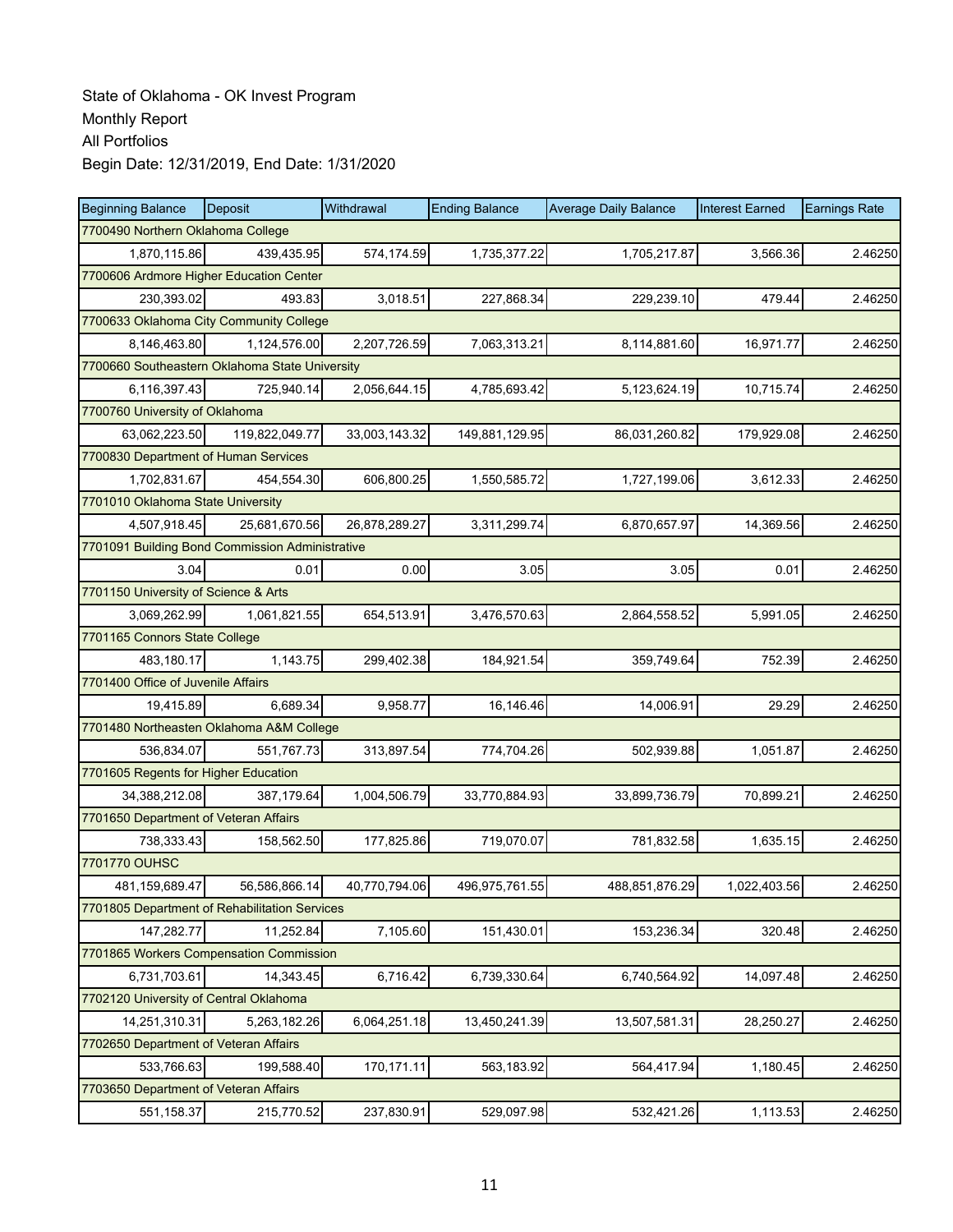| <b>Beginning Balance</b>                       | Deposit       | Withdrawal    | <b>Ending Balance</b> | <b>Average Daily Balance</b> | <b>Interest Earned</b> | <b>Earnings Rate</b> |
|------------------------------------------------|---------------|---------------|-----------------------|------------------------------|------------------------|----------------------|
| 7704120 University of Central Oklahoma         |               |               |                       |                              |                        |                      |
| 590,261.93                                     | 923.015.98    | 1,361,434.39  | 151,843.52            | 503,233.33                   | 1,052.48               | 2.46250              |
| 7704650 Department of Veteran Affairs          |               |               |                       |                              |                        |                      |
| 535,562.54                                     | 149,523.03    | 110,898.92    | 574,186.65            | 575,683.46                   | 1,204.01               | 2.46250              |
| 7704865 Workers Compensation Commission        |               |               |                       |                              |                        |                      |
| 48,047.58                                      | 102.35        | 0.00          | 48,149.93             | 48,133.42                    | 100.67                 | 2.46250              |
| 7705505 Northwestern Oklahoma State University |               |               |                       |                              |                        |                      |
| 180,581.94                                     | 1.044.556.94  | 398,665.26    | 826,473.62            | 415,372.76                   | 868.73                 | 2.46250              |
| 7705650 Department of Veteran Affairs          |               |               |                       |                              |                        |                      |
| 558,397.58                                     | 132,252.33    | 26,663.02     | 663,986.89            | 616,203.34                   | 1,288.75               | 2.46250              |
| 7705675 Self Insurance Guaranty Fund           |               |               |                       |                              |                        |                      |
| 1,556,918.40                                   | 10,521.94     | 7,894.35      | 1,559,545.99          | 1,560,340.29                 | 3,263.36               | 2.46250              |
| 7705865 Workers Compensation Commission        |               |               |                       |                              |                        |                      |
| 37,124.42                                      | 79.08         | 0.00          | 37,203.50             | 37,190.75                    | 77.78                  | 2.46250              |
| 7706452 CMHC, Rep payee account                |               |               |                       |                              |                        |                      |
| 8,123.38                                       | 17.33         | 68.20         | 8,072.51              | 8,096.11                     | 16.93                  | 2.46250              |
| 7706650 Department of Veteran Affairs          |               |               |                       |                              |                        |                      |
| 126,921.52                                     | 49,065.55     | 45,242.44     | 130,744.63            | 131,465.17                   | 274.95                 | 2.46250              |
| 7706750 Tulsa Community College                |               |               |                       |                              |                        |                      |
| 751,227.06                                     | 25.00         | 668,133.69    | 83,118.37             | 411,287.72                   | 860.18                 | 2.46250              |
| 7706865 OK Workers Comp Commission             |               |               |                       |                              |                        |                      |
| 334,257.34                                     | 711.99        | 0.00          | 334,969.33            | 334,854.49                   | 700.33                 | 2.46250              |
| 7707452 CMHC, Rep payee account                |               |               |                       |                              |                        |                      |
| 130,416.13                                     | 32,501.19     | 36,061.17     | 126,856.15            | 130,563.64                   | 273.07                 | 2.46250              |
| 7707605 Regents for Higher Education           |               |               |                       |                              |                        |                      |
| 1,992,288.63                                   | 17,789,328.45 | 16,339,084.30 | 3,442,532.78          | 3,945,791.22                 | 8,252.38               | 2.46250              |
| 7707650 Department of Veteran Affairs          |               |               |                       |                              |                        |                      |
| 362,126.97                                     | 82,106.76     | 86,490.60     | 357,743.13            | 370,154.83                   | 774.16                 | 2.46250              |
| 7707865 OK Workers Comp Commission             |               |               |                       |                              |                        |                      |
| 73,296.36                                      | 156.13        | 0.00          | 73,452.49             | 73,427.31                    | 153.57                 | 2.46250              |
| 7708108 Carl Albert State College              |               |               |                       |                              |                        |                      |
| 6,902,524.26                                   | 157,433.76    | 721,760.67    | 6,338,197.35          | 6,579,395.81                 | 13,760.40              | 2.46250              |
| 7708605 Regents for Higher Education           |               |               |                       |                              |                        |                      |
| 898,319.04                                     | 1,919.23      | 4,725.00      | 895,513.27            | 899,471.46                   | 1,881.19               | 2.46250              |
| 7709605 Regents for Higher Education           |               |               |                       |                              |                        |                      |
| 2,689,234.49                                   | 239,162.32    | 0.00          | 2,928,396.81          | 2,829,545.60                 | 5,917.82               | 2.46250              |
| 7710350 Oklahoma Historical Society            |               |               |                       |                              |                        |                      |
| 1,260,653.26                                   | 2,685.29      | 0.00          | 1,263,338.55          | 1,262,905.44                 | 2,641.29               | 2.46250              |
| 7710452 Oklahoma Department of Mental Health   |               |               |                       |                              |                        |                      |
| 1,603,345.13                                   | 18,913.47     | 0.00          | 1,622,258.60          | 1,611,708.04                 | 3,370.79               | 2.46250              |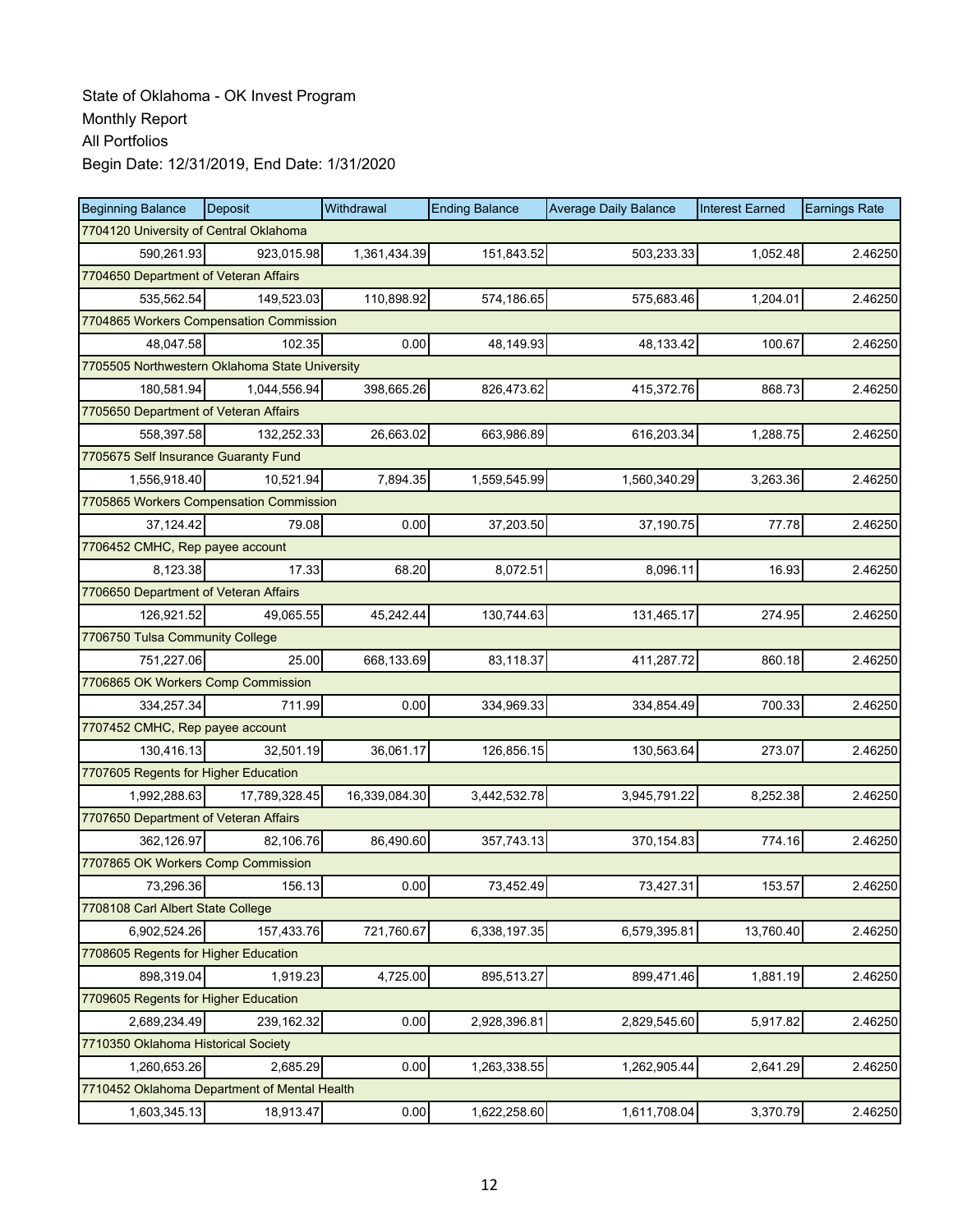| <b>Beginning Balance</b>                    | <b>Deposit</b> | Withdrawal   | <b>Ending Balance</b> | <b>Average Daily Balance</b> | <b>Interest Earned</b> | <b>Earnings Rate</b> |  |  |
|---------------------------------------------|----------------|--------------|-----------------------|------------------------------|------------------------|----------------------|--|--|
| 7710605 Regents for Higher Education        |                |              |                       |                              |                        |                      |  |  |
| 2,184,356.11                                | 42,116.09      | 17,490.00    | 2,208,982.20          | 2,204,383.28                 | 4,610.33               | 2.46250              |  |  |
| 7711185 Corporation Commission              |                |              |                       |                              |                        |                      |  |  |
| 77,104,214.49                               | 1,093,840.66   | 993,611.01   | 77,204,444.14         | 76,406,471.37                | 159,799.42             | 2.46250              |  |  |
| 7711420 Langston University                 |                |              |                       |                              |                        |                      |  |  |
| 1,226,295.23                                | 278,668.95     | 1,504,931.41 | 32.77                 | 939,353.12                   | 1,964.60               | 2.46250              |  |  |
| 7711452 Griffin Memorial Hospital Rep Payee |                |              |                       |                              |                        |                      |  |  |
| 44,542.48                                   | 39,278.08      | 5,467.53     | 78,353.03             | 44,437.17                    | 92.94                  | 2.46250              |  |  |
| 7711605 Regents for Higher Education        |                |              |                       |                              |                        |                      |  |  |
| 808,530.76                                  | 1,722.24       | 0.00         | 810,253.00            | 809,975.22                   | 1,694.01               | 2.46250              |  |  |
| 7712605 Regents for Higher Education        |                |              |                       |                              |                        |                      |  |  |
| 135,833.77                                  | 2,079.34       | 0.00         | 137,913.11            | 137,216.12                   | 286.98                 | 2.46250              |  |  |
| 7713605 Regents for Higher Education        |                |              |                       |                              |                        |                      |  |  |
| 49,535,731.68                               | 4,605,516.45   | 345,690.82   | 53,795,557.31         | 52,025,257.55                | 108,807.62             | 2.46250              |  |  |
| 7714605 Regents for Higher Education        |                |              |                       |                              |                        |                      |  |  |
| 12,672,611.85                               | 49,013.56      | 7,370.00     | 12,714,255.41         | 12,707,359.42                | 26,576.66              | 2.46250              |  |  |
| 7715605 Regents for Higher Education        |                |              |                       |                              |                        |                      |  |  |
| 479,112.61                                  | 1.020.55       | 0.00         | 480,133.16            | 479,968.56                   | 1,003.82               | 2.46250              |  |  |
| 7718605 Regents for Higher Education        |                |              |                       |                              |                        |                      |  |  |
| 7,412,771.57                                | 2,715,833.30   | 3,551,630.17 | 6,576,974.70          | 7,040,062.93                 | 14,723.86              | 2.46250              |  |  |
| 7719605 Regents for Higher Education        |                |              |                       |                              |                        |                      |  |  |
| 36,711.98                                   | 118.16         | 0.00         | 36,830.14             | 36,808.50                    | 76.98                  | 2.46250              |  |  |
| 7723623 Seminole State College              |                |              |                       |                              |                        |                      |  |  |
| 280,933.40                                  | 423,793.73     | 392,337.71   | 312,389.42            | 234,771.35                   | 491.01                 | 2.46250              |  |  |
| 7725100 Cameron University                  |                |              |                       |                              |                        |                      |  |  |
| 3,161,059.90                                | 137,899.78     | 494,064.17   | 2,804,895.51          | 3,080,247.78                 | 6,442.15               | 2.46250              |  |  |
| 7730230 East Central University             |                |              |                       |                              |                        |                      |  |  |
| 6,470,751.43                                | 2,628,346.63   | 556,102.37   | 8,542,995.69          | 7,122,941.95                 | 14,897.19              | 2.46250              |  |  |
| 7730830 Department of Human Services        |                |              |                       |                              |                        |                      |  |  |
| 282,693.81                                  | 599.41         | 2,339.21     | 280,954.01            | 281,461.00                   | 588.66                 | 2.46250              |  |  |
| 7740605 Regents for Higher Education        |                |              |                       |                              |                        |                      |  |  |
| 19,198,789.12                               | 2,697,808.31   | 3,391,777.49 | 18,504,819.94         | 17,356,322.78                | 36,299.68              | 2.46250              |  |  |
| 7741241 Redlands Community College          |                |              |                       |                              |                        |                      |  |  |
| 1,650,108.91                                | 98,962.98      | 116,150.63   | 1,632,921.26          | 1,623,057.17                 | 3,394.52               | 2.46250              |  |  |
| 7745605 Regents for Higher Education        |                |              |                       |                              |                        |                      |  |  |
| 1,291,268.42                                | 9,548.46       | 146,558.00   | 1,154,258.88          | 1,258,351.72                 | 2,631.77               | 2.46250              |  |  |
| 7747470 Murray State College                |                |              |                       |                              |                        |                      |  |  |
| 6,240,288.36                                | 352,671.73     | 1,079,768.58 | 5,513,191.51          | 5,825,878.24                 | 12,184.47              | 2.46250              |  |  |
| 7750350 Oklahoma Historical Society         |                |              |                       |                              |                        |                      |  |  |
| 1,182,686.25                                | 2,543.33       | 20,844.27    | 1,164,385.31          | 1,175,900.13                 | 2,459.32               | 2.46250              |  |  |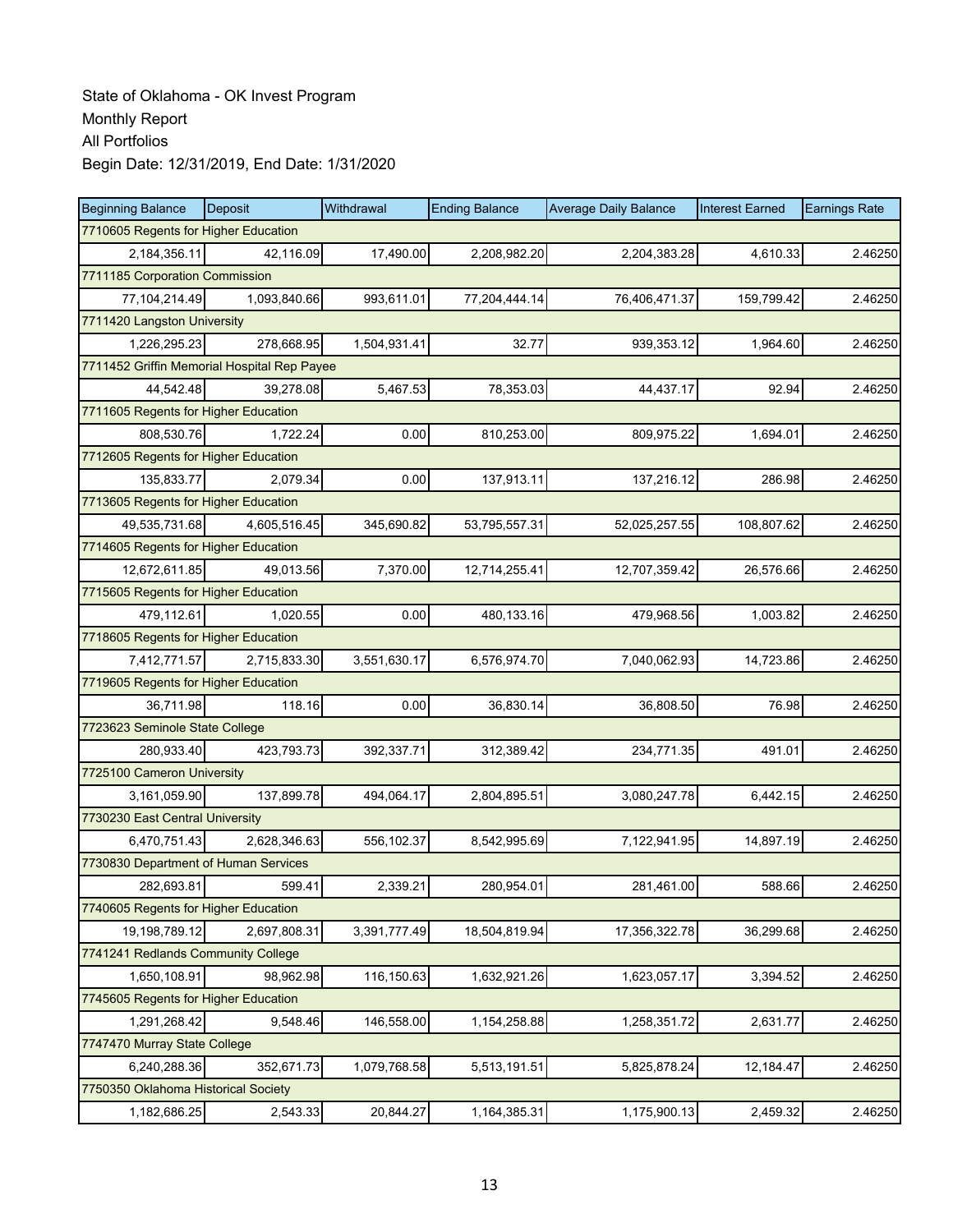| <b>Beginning Balance</b>                       | Deposit      | Withdrawal   | <b>Ending Balance</b> | <b>Average Daily Balance</b> | <b>Interest Earned</b> | <b>Earnings Rate</b> |  |  |
|------------------------------------------------|--------------|--------------|-----------------------|------------------------------|------------------------|----------------------|--|--|
| 7750531 Rose State College                     |              |              |                       |                              |                        |                      |  |  |
| 12,433,709.71                                  | 635,786.46   | 1,390,601.59 | 11,678,894.58         | 12, 146, 257. 26             | 25,403.15              | 2.46250              |  |  |
| 7751485 Northeastern State University          |              |              |                       |                              |                        |                      |  |  |
| 15,742,252.17                                  | 6,082,368.70 | 3,021,623.71 | 18,802,997.16         | 18,084,132.52                | 37,821.85              | 2.46250              |  |  |
| 7752485 Northeastern State University          |              |              |                       |                              |                        |                      |  |  |
| 2,877,707.26                                   | 6,129.74     | 0.00         | 2,883,837.00          | 2,882,848.33                 | 6,029.30               | 2.46250              |  |  |
| 7765665 Southwestern Oklahoma State University |              |              |                       |                              |                        |                      |  |  |
| 4,040,060.22                                   | 22,945.34    | 920,505.80   | 3,142,499.76          | 3,705,924.26                 | 7,750.71               | 2.46250              |  |  |
| 7790041 Western Oklahoma State University      |              |              |                       |                              |                        |                      |  |  |
| 58,728.22                                      | 62,128.01    | 83,938.58    | 36,917.65             | 62,935.78                    | 131.63                 | 2.46250              |  |  |
| 7790230 East Central University                |              |              |                       |                              |                        |                      |  |  |
| 379,035.87                                     | 318,808.28   | 483,525.94   | 214,318.21            | 202,232.18                   | 422.96                 | 2.46250              |  |  |
| 7790241 Redlands Community College             |              |              |                       |                              |                        |                      |  |  |
| 136,201.04                                     | 71,580.04    | 96,126.24    | 111,654.84            | 86,300.49                    | 180.49                 | 2.46250              |  |  |
| 7790470 Murray State College                   |              |              |                       |                              |                        |                      |  |  |
| 210,202.17                                     | 287.97       | 203,437.77   | 7,052.37              | 190,756.17                   | 398.95                 | 2.46250              |  |  |
| 7790485 Northeastern State University          |              |              |                       |                              |                        |                      |  |  |
| 2,031,748.80                                   | 431.048.17   | 657,332.16   | 1,805,464.81          | 1,750,815.93                 | 3,661.72               | 2.46250              |  |  |
| 7790490 Northern Oklahoma College              |              |              |                       |                              |                        |                      |  |  |
| 909,167.09                                     | 9,220.51     | 278,253.28   | 640,134.32            | 762,427.69                   | 1,594.57               | 2.46250              |  |  |
| 7790660 Southeastern State University          |              |              |                       |                              |                        |                      |  |  |
| 13,904.02                                      | 535,772.80   | 272,013.35   | 277,663.47            | 119,215.32                   | 249.33                 | 2.46250              |  |  |
| 7790665 Southwestern Oklahoma State University |              |              |                       |                              |                        |                      |  |  |
| 655,062.97                                     | 19,725.88    | 528,922.83   | 145,866.02            | 468,344.34                   | 979.51                 | 2.46250              |  |  |
| 7805370 OIFA                                   |              |              |                       |                              |                        |                      |  |  |
| 104.44                                         | 0.22         | 0.00         | 104.66                | 104.62                       | 0.22                   | 2.46250              |  |  |
| 7823740 OCIA 2008B Reserve Fund                |              |              |                       |                              |                        |                      |  |  |
| 664.48                                         | 1.42         | 0.00         | 665.90                | 665.67                       | 1.39                   | 2.46250              |  |  |
| 7845740 OCIA 2008A Sinking Fund                |              |              |                       |                              |                        |                      |  |  |
| 4,712.53                                       | 10.04        | 0.00         | 4,722.57              | 4,720.95                     | 9.87                   | 2.46250              |  |  |
| 7846740 OCIA 2008B Sinking Fund                |              |              |                       |                              |                        |                      |  |  |
| 1,020.64                                       | 2.17         | 0.00         | 1,022.81              | 1,022.46                     | 2.14                   | 2.46250              |  |  |
| 7847740 OSF Building Project Fund              |              |              |                       |                              |                        |                      |  |  |
| 7,446.26                                       | 15.86        | 0.00         | 7,462.12              | 7,459.56                     | 15.60                  | 2.46250              |  |  |
| 7848740 OSF Building Project Fund              |              |              |                       |                              |                        |                      |  |  |
| 84,130.10                                      | 0.00         | 0.00         | 84,130.10             | 84,130.10                    | 175.95                 | 2.46250              |  |  |
| 7849740 OCIA 2009A Sinking Fund                |              |              |                       |                              |                        |                      |  |  |
| 61,381.92                                      | 1,291.07     | 0.00         | 62,672.99             | 61,798.39                    | 129.25                 | 2.46250              |  |  |
| 7851740 OCIA                                   |              |              |                       |                              |                        |                      |  |  |
| 8,230,176.45                                   | 1,192,259.74 | 1,527,907.25 | 7,894,528.94          | 8,383,182.70                 | 17,532.91              | 2.46250              |  |  |